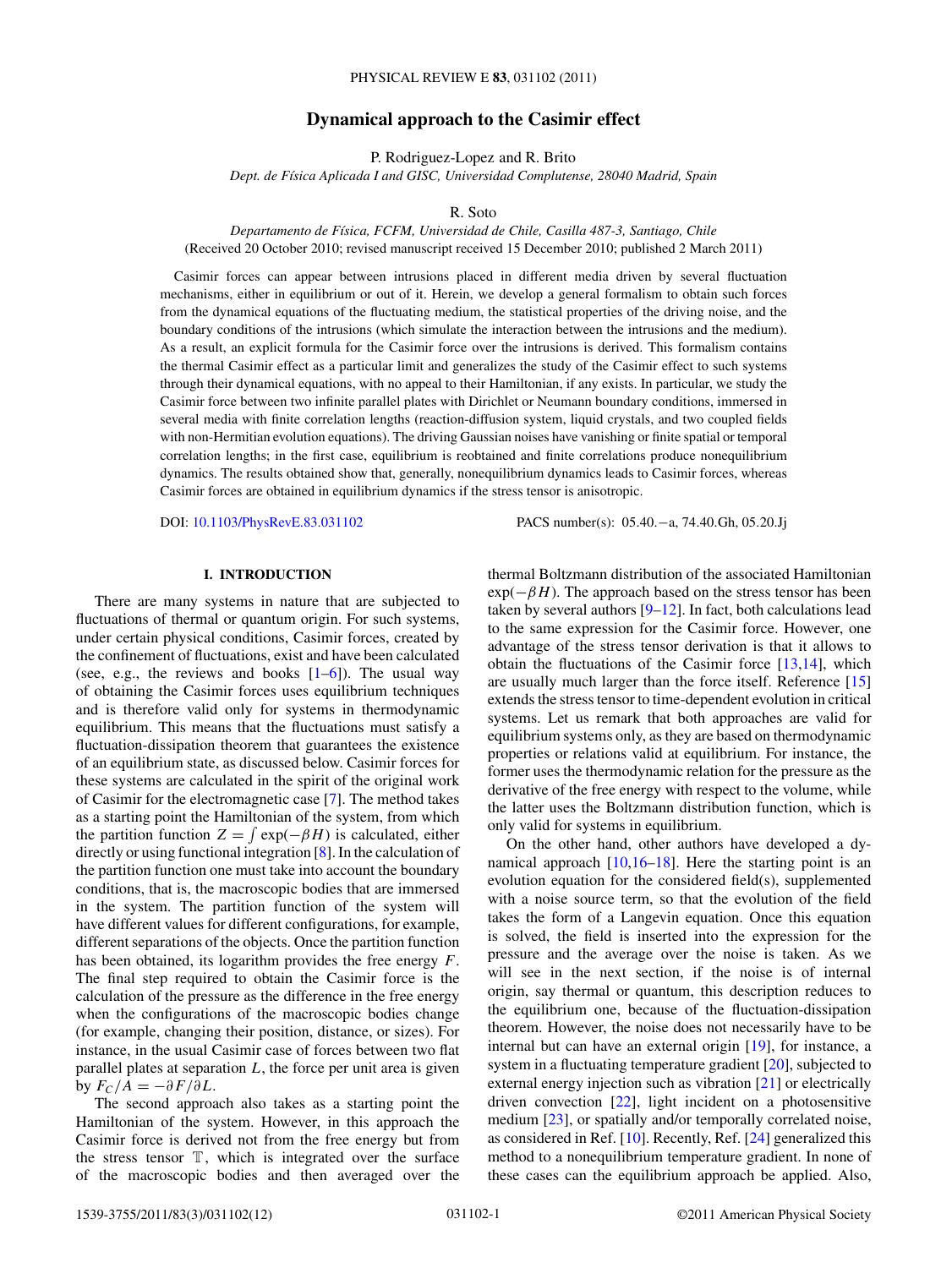<span id="page-1-0"></span>the internal dynamics cannot satisfy the condition of detailed balance, and therefore the internal noise is not described by the fluctuation-dissipation relation. In both cases, it is only possible to calculate Casimir forces via the dynamical approach. In all these nonequilibrium situations a common feature shared with the equilibrium Casimir force is that the origin is the limitation of the fluctuation spectrum at large wavelengths. They are, therefore, conceptually different from other fluctuation-induced phenomena such as ratchets or Brownian motors that act at small length scales.

The formalism presented in this paper will be valid for both cases, that is, systems at equilibrium but also systems which are out of equilibrium. In particular, as nonequilibirum systems that can be solved with this formalism, we can mention those in which the fluctuations depend on space (for instance, due to thermal gradients, or spatial inhomogeneities, impurities, etc.), or if the fluctuations are correlated in space and/or time. Moreover, our approach is also applicable if the evolution equation depends explicitly on time, as it may happen if an external parameter is varied in time, or even if the fluctuations depend on time (like in the thermal Casimir effect if the temperature is varied in time). As a final case that will be developed in Sec. [VII,](#page-8-0) we will show an application to a non-Hermitian evolution operator.

All these cases can be treated with a unified approach that will be developed in Secs. II, [III](#page-2-0) and [IV.](#page-3-0) The final expression for the Casimir force will allow to elucidate the contributions coming from the dynamical operator, the geometry considered and the type of fluctuations.

The plan of the paper is as follows. We start in Sec. II by presenting the Langevin equation subjected to a general noise. We stress the differences between the cases when the Langevin equation derives from an energy functional or not, and discuss the implications of the fluctuation-dissipation theorem. Section [III](#page-2-0) derives the Casimir force from the stress tensor, while Sec. [IV](#page-3-0) calculates the actual Casimir force by substituting the solution of the Langevin equation into the stress tensor.

The subsequent sections (Secs. [V,](#page-4-0) [VI,](#page-6-0) and [VII\)](#page-8-0) are devoted to the application of the formalism to different physical systems and different nonequilibrium conditions, that is, different ways of violating the fluctuation-dissipation theorem. In particular, Sec. [V](#page-4-0) studies a reaction-diffusion system with three types of noise: (1) a noise uncorrelated in space and time, (2) a noise exponentially correlated in time, and (3) a spatially homogeneous noise, only fluctuating in time. Section [VI](#page-6-0) is devoted to the study of a liquid crystal, with an equilibrium noise, satisfying the fluctuation-dissipation theorem and therefore in an equilibrium situation. We continue with a temporally correlated noise and finish the section with a maximally correlated noise. Finally, to illustrate the power of the method, we apply it to a two-field system where the evolution equation is non-Hermitian. Usual approaches, based on equilibrium properties, have no applicability in this case. We finish with some conclusions.

# **II. EQUILIBRIUM AND NONEQUILIBRIUM FLUCTUATIONS**

The most widely used tool to study the dynamics of fluctuations is the Langevin equations and its related

Fokker-Planck equation. There is a wide literature on this subject, in particular using Langevin equations; see, for example, Refs. [\[25–29\]](#page-10-0).

Let us consider a linear stochastic differential equation for the field  $\phi(\mathbf{r},t)$ ,

$$
\partial_t \phi = -\mathcal{M}\phi + \xi(\mathbf{r}, t),\tag{2.1}
$$

which is a generalization of the Langevin equation to spatially extended systems. In this equation,  $M$  is an operator (usually differential) that can be Hermitian or non-Hermitian. The operator does not depend on the field  $\phi$ , so the Langevin equation (2.1) is linear. To simplify notation, we have assumed Langevin equations without memory, but the generalization to memory kernels is direct. The term *ξ* (**r***,t*) is a Gaussian noise that represents the random or stochastic force acting over the field  $\phi$ , and therefore it is the source of fluctuations for  $\phi$ . It is customary to assume that the noise is Gaussian, and its averages are

$$
\langle \xi(\mathbf{r},t) \rangle = 0,\tag{2.2}
$$

$$
\langle \xi(\mathbf{r},t)\xi(\mathbf{r}',t')\rangle = \mathcal{Q}\delta(\mathbf{r}-\mathbf{r}')\delta(t-t') = h(\mathbf{r}-\mathbf{r}')\delta(t-t'),
$$

where  $Q$  is a Hermitian operator that can contain differential and integral terms. Differential terms characterize noise of conserved quantities, and integral terms characterize noises with spatial correlations. The application of this operator to the Dirac *δ* function produces the spatial correlation distribution *h*. The noise here is uncorrelated in time, although temporal correlations will also be considered below.

Equation  $(2.1)$  admits a solution for an initial condition  $\phi^0(\mathbf{r})$  as

$$
\phi(\mathbf{r},t) = e^{-\mathcal{M}t} \phi^0(\mathbf{r}) + e^{-\mathcal{M}t} \int_0^t d\tau e^{\mathcal{M}\tau} \xi(\mathbf{r},\tau). \tag{2.3}
$$

In the limit  $t \to \infty$ ,  $\phi(\mathbf{r},t)$  reaches a stationary state if  $e^{-\mathcal{M}t}\phi^0 \to 0$ . This implies that the eigenvalues of M must have positive real parts.

From the Langevin equation, one can construct a functional Fokker-Planck equation for the probability distribution *P* of the field  $\phi$ . The technique is standard (see, e.g., [\[25\]](#page-10-0)), and its solution (which is not normalizable) is a Gaussian of the form

$$
P[\phi] = \sqrt{\frac{1}{\det \mathcal{K}}} e^{-\int dr \phi \mathcal{K}\phi/2},\tag{2.4}
$$

where the Hermitian operator  $K$  is the solution of the equation [\[26\]](#page-10-0)

$$
\mathcal{MK}^{-1} + \mathcal{K}^{-1}\mathcal{M}^+ = \mathcal{Q},\tag{2.5}
$$

where  $\mathcal{M}^+$  denotes the adjoint of  $\mathcal{M}$ . The probability distribution  $P$  depends both on the matrix  $M$  and also on the intensity of the fluctuations  $Q$  via Eq.  $(2.5)$ . However, to the best of our knowledge, Eq. (2.5) cannot be solved analytically, so the operator  $K$  cannot be expressed in closed form in terms of  $M$  and  $Q$ .

What happens now if the system is at equilibrium? For this case there exists an energy functional *F* (that can be either the entropy [\[27\]](#page-10-0), a Lyapunov functional [\[30\]](#page-10-0), the Hamiltonian, or a free energy [\[31\]](#page-10-0)) that is an integral over space of a local functional  $\mathcal{F}$ , which depends on the field  $\phi$  and its gradients.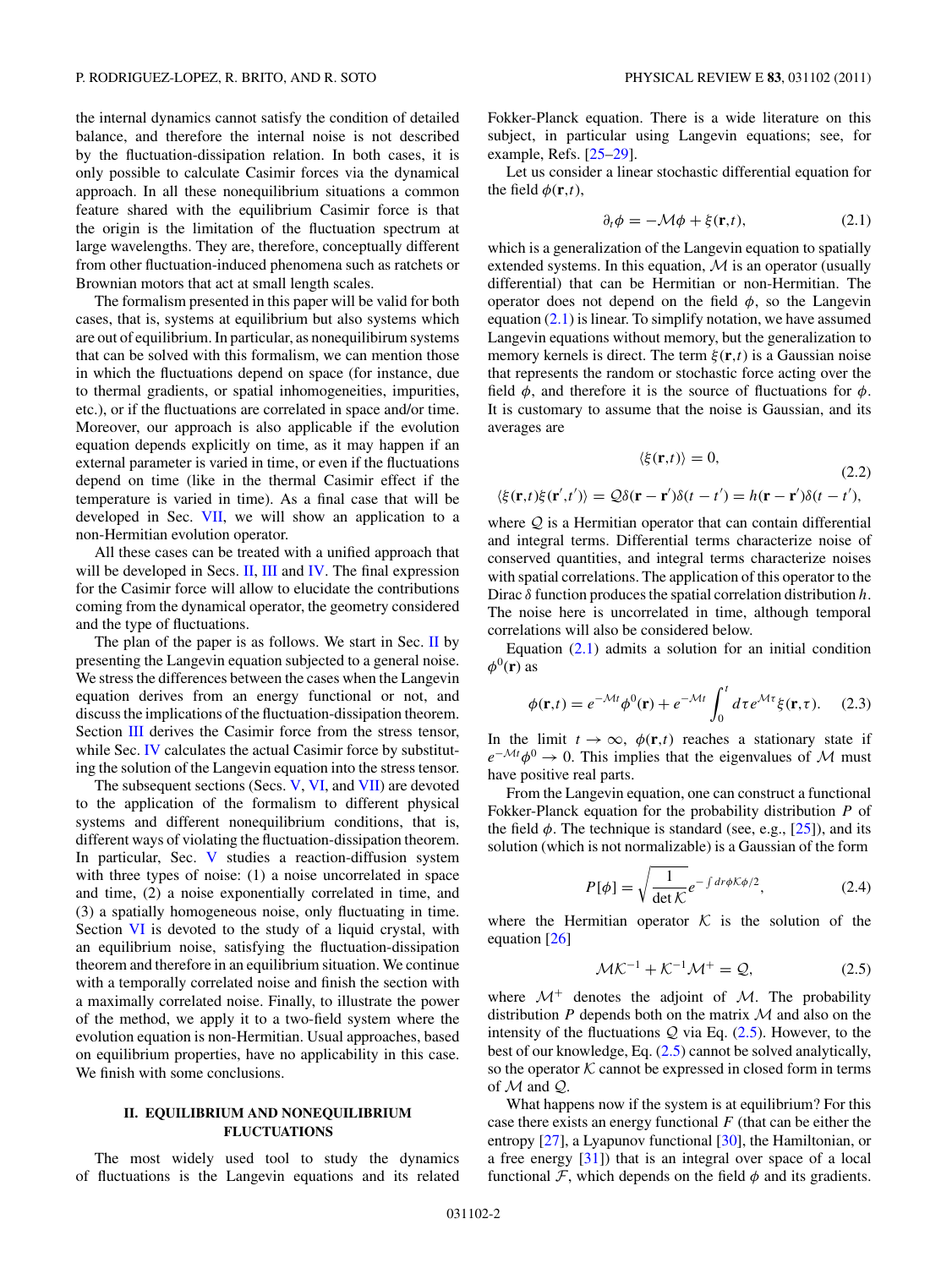<span id="page-2-0"></span>In this case, the evolution equation for  $\phi$  can be obtained by generalization to the continuum of the Thermodynamics of Irreversible Processes (see, e.g., Chap. VII of Ref. [\[27\]](#page-10-0)). This theory relates the time evolution of the fields with its conjugated variables  $\Phi$ , or the so-called thermodynamic forces, as

$$
\partial_t \phi = -\mathcal{L}\Phi + \xi(\mathbf{r}, t). \tag{2.6}
$$

Here  $\mathcal L$  is the (symmetric) Onsager operator, which is a generalization to continuum of the Onsager matrix of transport coefficients. It is also called the dissipation matrix. The second law of thermodynamics requires that the real parts of the Onsager operator eigenvalues are positive in order to guarantee local increase of entropy. The fields  $\Phi$  appearing in (2.6) are the conjugated variables of  $\phi$  and can be derived from the functional *F* as

$$
\Phi = \frac{\delta F}{\delta \phi}.\tag{2.7}
$$

If the fluctuations are small and the system is far from a phase transition, we can assume that  $\delta F/\delta \phi$  is linear in the field  $\phi$ . This implies that  $F[\phi]$  is bilinear in the field  $\phi$ :

$$
F[\phi] = \int d\mathbf{r} \mathcal{F}(\phi, \nabla \phi, \ldots) \equiv \int d\mathbf{r} \phi \mathcal{G}\phi, \qquad (2.8)
$$

and the equation above defines the operator  $G$ . Although the definition of  $\mathcal F$  may not be unique,  $\mathcal G$  is unique [\[32\]](#page-10-0), and  $\mathcal G$ must be positive definitive in order to guarantee the existence of a minimum of the free energy. It can also be chosen to be Hermitian, because the antisymmetric part does not contribute to the free energy. In this way, the corresponding Langevin equation is linear in  $\phi$ . Therefore, we can write that

$$
\frac{\delta F}{\delta \phi} = \mathcal{G}\phi. \tag{2.9}
$$

Combining Eqs.  $(2.6)$  and  $(2.9)$  allows us to write the evolution equation for  $\phi$  as

$$
\partial_t \phi = -\mathcal{L}\mathcal{G}\phi + \xi(\mathbf{r},t). \tag{2.10}
$$

If the system is at equilibrium, the well-known fluctuationdissipation theorem [\[33\]](#page-10-0) imposes that the intensity of the noise, given by  $Q$ , must be related to the Onsager operator  $\mathcal L$  by

$$
\mathcal{Q} = k_B T(\mathcal{L} + \mathcal{L}^+). \tag{2.11}
$$

Equation  $(2.10)$  is formally equal to Eq.  $(2.1)$ , with the operator M given by  $M = \mathcal{LG}$ . As both G and  $(\mathcal{L} + \mathcal{L}^+)$ are Hermitian and definitive positive, it can be shown that the eigenvalues of  $M$  have positive real parts, even though  $M$ can be non-Hermitian or undefined (as in the case of the linear hydrodynamic equations) (see Ref. [\[27\]](#page-10-0), Chap. V) [\[34\]](#page-10-0). In both equilibrium and nonequilibrium dynamics we will assume that the real part of the spectrum of  $M$  is strictly positive, that is, there are no neutral modes as happens when there is continuous symmetry breaking [\[35\]](#page-11-0) or critical phenomena [\[36,37\]](#page-11-0).

In equilibrium the fluctuation-dissipation relation has drastic consequences for the solution of the Langevin equation associated with Eq.  $(2.10)$ . The equation  $(2.5)$  is now written

$$
\mathcal{L}\mathcal{G}\mathcal{K}^{-1} + \mathcal{K}^{-1}\mathcal{G}\mathcal{L}^{+} = k_B T(\mathcal{L} + \mathcal{L}^{+}),\tag{2.12}
$$

which admits the solution  $K = \beta \mathcal{G}$ . Once substituted into Eq.  $(2.4)$ , the probability distribution is given by the exponential of the functional *F* multiplied by  $\beta = (k_B T)^{-1}$ . More precisely,

$$
P[\phi] = \frac{1}{Z} e^{-\beta F[\phi]},\tag{2.13}
$$

where *Z* is the partition function or the normalization constant of *P*. Given this probability distribution  $P[\phi]$ , we can now calculate the average of any dynamical variable  $A(\phi)$  as

$$
\langle A \rangle = \int d\phi A(\phi) P[\phi]. \tag{2.14}
$$

In particular, the average of the functional *F* can be calculated as

$$
\langle F \rangle = -\frac{\partial \ln Z}{\partial \beta}.
$$
 (2.15)

Equations  $(2.13)$  and  $(2.15)$  are only valid for equilibrium systems for which an energy functional exists and the fluctuation-dissipation theorem is valid. However, if the system is out of equilibrium, the probability distribution is not the exponential of *F* and therefore its average is not given in terms of the partition function *Z*.

## **III. CASIMIR FORCES FROM THE AVERAGE STRESS TENSOR**

How is this discussion related to the calculation of Casimir forces? The Casimir force is normally calculated for equilibrium situations, that is, when the noise is of thermal origin and the fluctuation-dissipation theorem is satisfied. One way to calculate the Casimir force is by evaluation of the stress tensor  $T$ . From the functional  $F$ , the stress tensor is calculated as [\[38\]](#page-11-0)

$$
\mathbb{T}_{ij} = \mathbb{I}_{ij} \mathcal{F} - \nabla_i \phi \frac{\partial \mathcal{F}}{\partial \nabla_j \phi} - 2 \nabla_{ik} \phi \frac{\partial \mathcal{F}}{\partial \nabla_{kj} \phi} + \cdots,
$$
  

$$
\mathbb{T} \equiv \mathcal{T}[\phi, \phi, \mathbf{r}],
$$
 (3.1)

which allows the definition of the symmetric bilinear stress tensor operator  $T$ . For isotropic systems, the local stress is simply given by the diagonal components of the stress tensor, or by one-third of its trace. Usual forms of  $T$  are  $\lambda \phi(\mathbf{r})^2$  times the identity matrix or a tensorial product of gradient as in liquid crystals, but it can also be nonlocal, as in [\[39\]](#page-11-0).

Because of the intrinsically fluctuating nature of the fields, the stress tensor has to be averaged over the random fields *ξ* (**r***,t*) or the probability distribution (2.4). Once we have the averaged stress tensor, the Casimir force over a body of surface *S* is obtained as

$$
\mathbf{F}_C = -\oint_S \langle \mathbb{T}(\mathbf{r}) \rangle \cdot \hat{\mathbf{n}} dS, \tag{3.2}
$$

where the integral extends over the surface of the embedded bodies and the vector  $\hat{\mathbf{n}}$  is a unit vector normal to the surface, pointing inward the body.

As in the original Casimir calculation, the geometry that will be considered throughout this paper consists of two parallel, infinite plates, perpendicular to the *x*-axis, separated by distance  $L_x$  (Fig. [1\)](#page-3-0). In this geometry, the Casimir force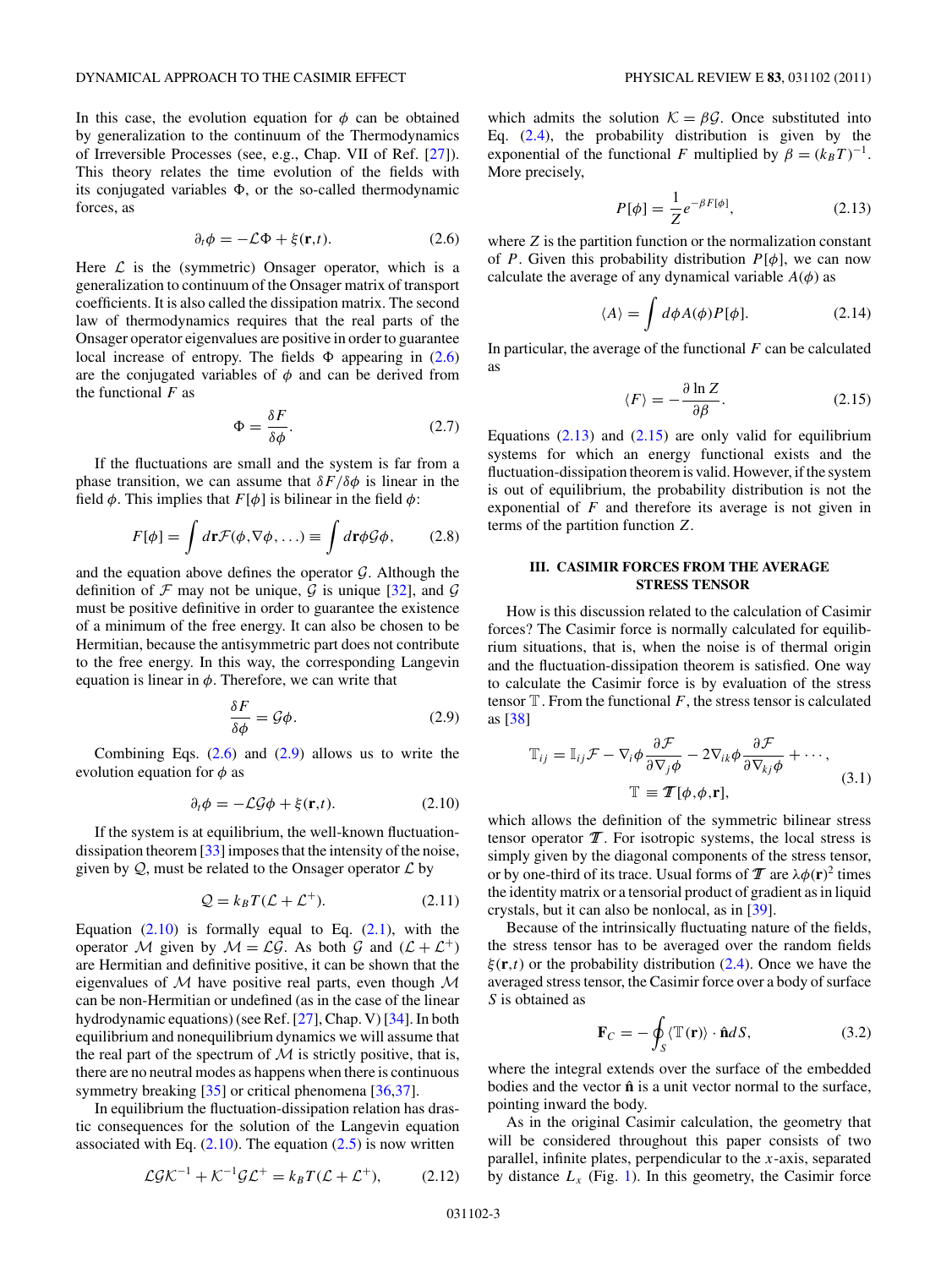<span id="page-3-0"></span>

FIG. 1. Parallel-plate geometry used to compute the Casimir force. The system is confined between plates located at  $x = 0$  and  $x = L_x$ . Additional plates are located at distances  $L'_x$  from these plates, and finally the limit  $L'_x \to \infty$  is taken to mimic an infinite system.

per unit area on the plates is then the difference between the normal stress on the interior and exterior side, where the latter is obtained by taking the limit  $L'_x \to \infty$ . The force per unit area on the left plate is

$$
F_C/A = \left[ \langle \mathbb{T}_{xx}(x=0;L_x) \rangle - \lim_{L_x' \to \infty} \langle \mathbb{T}_{xx}(x=0;L_x') \rangle \right].
$$
\n(3.3)

The interpretation is that if  $F_C/A$  is negative, the plates repel each other, while if it is positive, an attraction between the plates appears.

Let us discuss Eq.  $(3.2)$  for equilibrium and nonequilibrium situations. In the former case, that is, a system in equilibrium, the average of the stress tensor can be taken in two ways: as an average over the probability distribution given by Eq. (2.13), or as an average over the fluctuating term *ξ* (**r***,t*). Equilibrium thermodynamics guarantees that both averages are the same. In contrast, in a system out of equilibrium, we are left with one option, the average over the noise  $\xi(\mathbf{r},t)$ , because K cannot be obtained in general. As mentioned, the system can be out of equilibrium if the fluctuation-dissipation relation is not satisfied. In this case, there still exists a functional *F* (from which the Langevin equation is constructed), and the stress tensor can be defined via Eq.  $(3.1)$ . Then, the average in (3.2) has to be taken over the noise. Finally, a more complex situation is when the Langevin equation is in its most general form, that is, Eq.  $(2.1)$ , without M deriving from an Onsager matrix and a functional *F*. In this case, the stress tensor cannot be constructed from Eq.  $(3.1)$ , and one must appeal to other considerations in order to construct a stress tensor. One can use a microscopic analysis of momentum transfer, kinetic theory, or invoke, for instance, the existence of a hydrostatic pressure from which the Casimir force can be derived. We will assume, therefore, that it will always be possible to build the stress tensor operator  $\mathcal{T}$ .

### **IV. COMPUTATION OF CASIMIR FORCES**

In this section we will develop a formalism, valid for both equilibrium and nonequilibrium systems, that allows us to compute the average stress tensor and therefore the Casimir force. We will assume that the dynamics close to the stationary state is described by the dynamical equation  $(2.1)$ , where the noise term is assumed to be Gaussian with vanishing mean. We assume that the noise has temporal and spatial correlations, but no cross correlations,

Note that we have assumed a dynamical model whose deterministic part is local in time (no memory) but that the noise can have some memory. This possibility is not allowed by the fluctuation-dissipation theorem, and therefore the system is automatically put out of equilibrium. A necessary condition to recover equilibrium is a local correlation in time, although this condition is not sufficient, as shown in Sec. [II.](#page-1-0)

To solve  $(2.1)$  we construct the left and right eigenvalue problems of  $M$  with the appropriate boundary conditions over the immersed bodies. Although we will consider the case of two parallel plates, the formalism developed in this section is completely general. The left and right eigenvalue problems read

$$
\mathcal{M}f_n(\mathbf{r}) = \mu_n f_n(\mathbf{r}),\tag{4.2}
$$

$$
\mathcal{M}^+ g_n(\mathbf{r}) = \mu_n^* g_n(\mathbf{r}),\tag{4.3}
$$

with the boundary conditions provided by  $M$  (which are the same as those of  $\mathcal L$  if the dynamics derives from a free energy functional). The left and right eigenfunctions are orthogonal under the scalar product, that is,  $\langle g | f \rangle = \int d\mathbf{r} g^*(\mathbf{r}) f(\mathbf{r})$ ; that is, under appropriate normalization,  $\langle g_n | f_m \rangle = \delta_{nm}$ . We can project the field and the noise over the left eigenvalues,

$$
\phi(\mathbf{r},t) = \sum_{n} \phi_n(t) f_n(\mathbf{r}), \quad \xi(\mathbf{r},t) = \sum_{n} \xi_n(t) f_n(\mathbf{r}), \qquad (4.4)
$$

where  $\phi_n(t) = \langle g_n | \phi(t) \rangle$  and  $\xi_n(t) = \langle g_n | \xi(t) \rangle$ . By inserting these expressions  $(4.4)$  into the evolution equation  $(2.1)$  we get the evolution equation of each mode  $\phi_n(t)$  as

$$
\partial_t \phi_n(t) = -\mu_n \phi_n(t) + \xi_n(t). \tag{4.5}
$$

This equation can be solved analytically as

$$
\phi_n(t) = e^{-\mu_n t} \left[ \phi_n(0) + \int_0^t e^{\mu_n \tau} \xi_n(\tau) d\tau \right]. \tag{4.6}
$$

The first term  $e^{-\mu_n t}\phi_n(0)$  is a transient term that vanishes for times longer than  $t \gg \frac{1}{Re(\mu_n)}$ , so that the average of each mode over the noise  $\xi$  is zero in this limit.

To compute the average stress tensor at each point, we need to evaluate  $\langle \mathcal{T}[\phi, \phi, \mathbf{r}] \rangle$ . Expanding on the eigenvalue basis and using the fact that  $\phi = \phi^*$  we get that

$$
\langle \mathbb{T}(\mathbf{r},t) \rangle = \sum_{m,n} \langle \phi_n(t) \phi_m^*(t) \rangle \mathcal{T}_{nm}(\mathbf{r}), \tag{4.7}
$$

where  $\mathcal{T}_{nm}(\mathbf{r}) = \mathcal{T}[f_n, f_m^*, \mathbf{r}].$ 

The cross average of the mode amplitudes is obtained from (4.6) and in the stationary regime  $[t \gg 1/\text{Re}(\mu_n), 1/\text{Re}(\mu_m)]$ can be written as

$$
\langle \phi_n(t)\phi_m^*(t) \rangle = e^{-(\mu_n + \mu_m^*)t} \int_0^t d\tau_1 \int_0^t d\tau_2
$$
  
 
$$
\times e^{\mu_n \tau_1 + \mu_m^* \tau_2} \langle \xi_n(\tau_1) \xi_m^*(\tau_2) \rangle. \tag{4.8}
$$

Therefore, we need to calculate the correlation of the *n* and *m* components of the noise

$$
\langle \xi_n(\tau_1)\xi_m^*(\tau_2)\rangle = \int d\mathbf{r}_1 \int d\mathbf{r}_2 g_n^*(\mathbf{r}_1) g_m(\mathbf{r}_2) \langle \xi(\mathbf{r}_1, \tau_1)\xi(\mathbf{r}_2, \tau_2)\rangle.
$$
\n(4.9)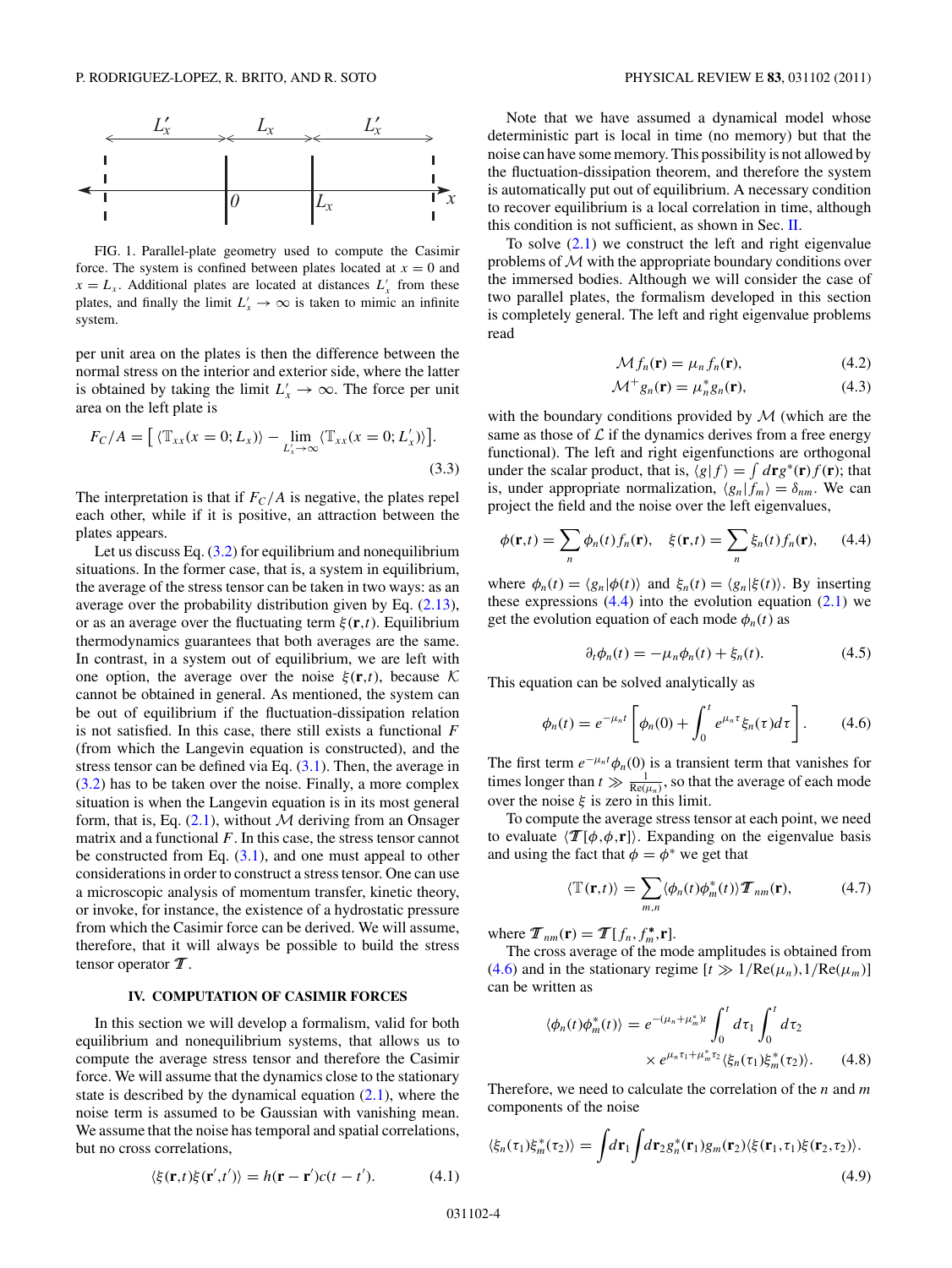<span id="page-4-0"></span>Substituting Eq.  $(4.1)$  into  $(4.9)$  and  $(4.8)$ , it is found that

$$
\lim_{t \to \infty} \langle \phi_n(t) \phi_m^*(t) \rangle = h_{nm} \frac{\widetilde{c}(\mu_n) + \widetilde{c}(\mu_m^*)}{\mu_n + \mu_m^*}, \qquad (4.10)
$$

where

$$
h_{nm} = \int d\mathbf{r}_1 \int d\mathbf{r}_2 g_n^*(\mathbf{r}_1) h(\mathbf{r}_1 - \mathbf{r}_2) g_m(\mathbf{r}_2) = \langle g_n | \mathcal{Q} g_m \rangle
$$
\n(4.11)

and  $\tilde{c}$  is the Laplace transform of  $c$ .

Finally, the local average of the stress tensor in the stationary regime, where transients have been eliminated and the value of the stress tensor is independent of time, is given by

$$
\langle \mathbb{T}(\mathbf{r}) \rangle = \sum_{nm} \frac{\widetilde{c}(\mu_n) + \widetilde{c}(\mu_m^*)}{\mu_n + \mu_m^*} h_{nm} \mathcal{T}_{nm}(\mathbf{r}). \tag{4.12}
$$

This expression is generally divergent when summed over all eigenfunctions. This divergence comes from the highest eigenvalues (corresponding to small wavelengths) and is due to consider the mesoscopic dynamics given by Eq.  $(2.1)$ , valid for all wavelengths. However, it is only valid above a certain minimal distance (the atomic or molecular length, for example). There are some techniques to avoid this divergence. For instance, a short-wavelength cutoff could be introduced as in Ref. [\[17\]](#page-10-0), but here we will use regularization techniques similar to the Riemann  $\zeta$  function used in the electrodynamic case [\[7\]](#page-10-0).

Using the previous expression, the conditions under which Casimir forces exist in an equilibrium system can be deduced. As mentioned above, if the dynamics is local in time, the fluctuation-dissipation theorem implies that the noise terms must not have memory either, therefore  $\tilde{c}(\mu) = 1/2$ . Also, the equilibrium relation (2.11) implies that  $h_{nm} = k_B T(\mu_n +$  $\mu_m^*$ ) $\langle g_n | \mathcal{G}^{-1} g_m \rangle$ , and therefore the equilibrium average stress tensor simplifies to

$$
\langle \mathbb{T}_{\text{eq}}(\mathbf{r}) \rangle = k_B T \sum_{n,m} \langle g_n | \mathcal{G}^{-1} g_m \rangle \mathcal{T}_{nm}(\mathbf{r}). \tag{4.13}
$$

If the free energy functional depends only on *φ* but not on its derivatives, the stress tensor operator turns out to be isotropic and is given by  $\mathcal{T}_{nm}(\mathbf{r}) = f_n \mathcal{G} f_m^* \mathbb{I}_{3 \times 3}$  (3.1). Then, thanks to the completeness of the basis, the stress tensor can be further simplified to  $\langle \mathbb{T}_{eq}(\mathbf{r}) \rangle = k_B T \delta(\mathbf{r})$ . This expression, once properly regularized, gives a stress that is independent of system size; that is, the stress is not renormalized by the fluctuations in a size-dependent way and therefore no Casimir force can be developed. On the contrary, if the stress tensor is not isotropic, as in the case of liquid crystals, the result is not trivial and Casimir forces can develop, as shown in Ref. [\[40\]](#page-11-0).

All these equations provide expressions for the average fields and fluctuations, expressed in terms of the eigenvalues and eigenvectors of the problem, which encode the information of the evolution equation together with the boundary conditions.

To summarize, in this section we have proven that the Casimir force over a body is given by

$$
\mathbf{F}_C = -\sum_{nm} \frac{\widetilde{c}(\mu_n) + \widetilde{c}(\mu_m^*)}{\mu_n + \mu_m^*} h_{nm} \oint_S \mathbf{T}_{nm}(\mathbf{r}) \cdot \hat{\mathbf{n}} \, dS, \quad (4.14)
$$

which is the main result of this paper. It shows how to derive the Casimir force from the dynamical equations for the field *φ* subjected to any kind of noise. It is obtained by diagonalizing the evolution operator of the field, and projecting the noise correlation and the stress tensor over the set of eigenfunctions. This approach provides the Casimir force for both equilibrium and nonequilibrium systems.

Equation  $(4.14)$  makes clear the contribution of three ingredients to the Casimir force. First, the dynamical operator appears via the quantities  $\mu_n$ , defined in Eq. (4.2) as the eigenvalues of the dynamical operator  $M$ . Secondly, the properties of the fluctuations appear in the coefficients  $\tilde{c}$  and  $h_{nm}$  (temporal and spatial correlations, respectively), while the expression of the stress tensor appears in  $\mathcal{T}_{nm}$ . Moreover, the geometry of the system is represented by the integral over the body (but also in the eigenvalues and eigenfunctions, which depend explictly on the geometry).

Finally Eq.  $(4.14)$  shows the well-known nonadditive character of the Casimir force: neither the eigenvalues nor the eigenfunctions for different boundary conditions are easily related. They cannot be written as a sum of the eigenvalues and eigenfunctions of each different problem.

The rest of the paper deals with applications of Eq.  $(4.14)$  to different physical systems, in both equilibrium and nonequilibrium situations.

## **V. REACTION-DIFFUSION SYSTEMS**

To show how this formalism works, we calculate the Casimir pressure between two plane, infinite plates separated by distance  $L_x$  immersed in a medium described by a quadratic free energy,

$$
F[\phi] = \int d\mathbf{r} f_0 \phi^2(\mathbf{r})/2.
$$
 (5.1)

The multiplicative constant  $f_0$  can be absorbed into  $\phi$ , and we will eliminate it in what follows. The dynamics is described by two transport processes: relaxation and diffusion; that is, the Onsager operator is  $\mathcal{L} = \lambda - D\nabla^2$ , where  $\lambda$  and *D* are the transport coefficients (and consequently, positive) associated with the two irreversible processes of relaxation and diffusion, respectively. The resulting equation is

$$
\frac{\partial \phi}{\partial t} = -\lambda \phi + D\nabla^2 \phi + \xi(\mathbf{r}, t). \tag{5.2}
$$

Fluctuation-dissipation is satisfied if the noise is *δ*correlated in time and the space correlation function is

$$
h(\mathbf{r}) = 2k_B T(\lambda - D\nabla^2)\delta(\mathbf{r}).
$$
\n(5.3)

As the energy functional for this system is  $\phi^2/2$ , without terms with spatial derivatives, the stress tensor is identical to the local energy functional. Also, the dynamic operator is Hermitian, implying that eigenvalues are real and that there is no need to distinguish between left and right eigenfunctions. In order to obtain Casimir forces the appropriate boundary conditions are of Neumann type, as the Dirichlet boundary condition would imply trivial vanishing forces.

We need to solve the eigenfunction problem for the spatial part of the dynamics in order to calculate the average of the fields that will lead to the Casimir pressure over the plates.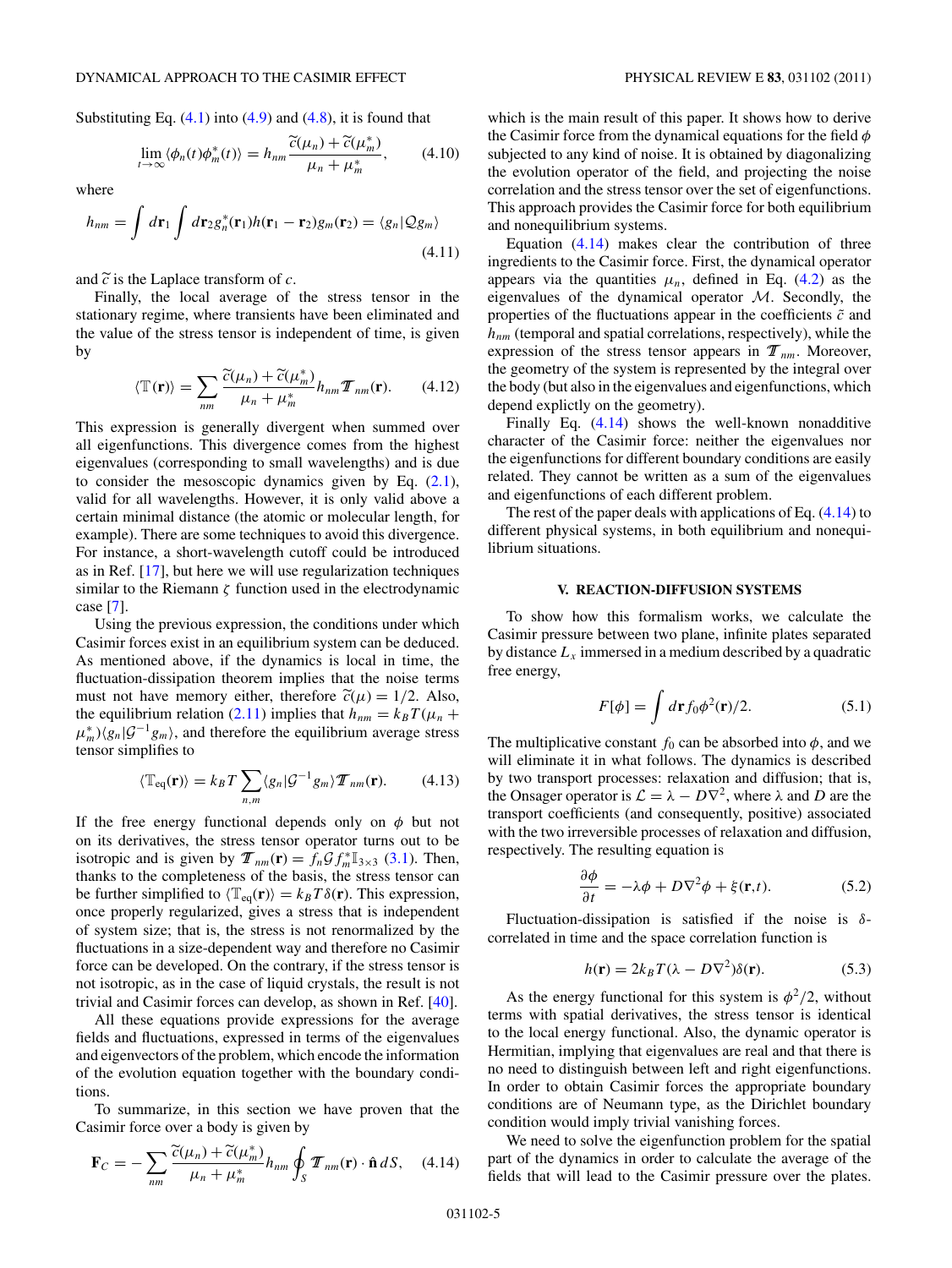<span id="page-5-0"></span>So, we have to solve the eigenfunction problem given by Eq. (4.2) with  $\mathcal{M} = \lambda - D\nabla^2$  obeying Neumann boundary conditions (no-flux boundary conditions),  $\partial_x \phi(0, y, z) = \partial_x$  $\phi(L_x, y, z) = 0.$ 

The normalized eigenfunctions are characterized by three indices  $n_x$ ,  $n_y$ , and  $n_z$ , denoted as a whole by *n*, and their form is

$$
f_n(\mathbf{r}) = \sqrt{\frac{1}{V}} e^{i\mathbf{k}_{\parallel} \cdot \mathbf{r}_{\parallel}}
$$
if  $n_x = 0$ ,  

$$
f_n(\mathbf{r}) = \sqrt{\frac{2}{V}} \cos(k_x x) e^{i\mathbf{k}_{\parallel} \cdot \mathbf{r}_{\parallel}}
$$
if  $n_x \ge 1$ . (5.4)

Here,  $\mathbf{r}_{\parallel} = y\hat{\mathbf{y}} + z\hat{\mathbf{z}}$  and  $\mathbf{k}_{\parallel} = k_y\hat{\mathbf{y}} + k_z\hat{\mathbf{z}}$ . The eigenvalues are

$$
\mu_n = D(k_x^2 + k_y^2 + k_z^2 + k_0^2) \equiv D(k_n^2 + k_0^2), \qquad (5.5)
$$

where  $k_x = \frac{\pi}{L_x} n_x$ ,  $k_y = \frac{2\pi}{L_y} n_y$ , and  $k_z = \frac{2\pi}{L_z} n_z$ , with  $n_x =$ 0,1,2<sup>*,*</sup>... and  $(n_y, n_z) \in \mathbb{Z}^2$ . The quantity  $k_0^{-1} = \sqrt{D/\lambda}$  is the characteristic correlation length of the system.

The average stress is then

$$
\langle \mathbb{T}_{xx}(\mathbf{r}) \rangle = \frac{1}{2D} \sum_{nm} \frac{h_{nm}[\widetilde{c}(\mu_n) + \widetilde{c}(\mu_m)]}{\mathbf{k}_n^2 + \mathbf{k}_m^2 + 2k_0^2} f_n(\mathbf{r}) f_m^*(\mathbf{r}). \quad (5.6)
$$

This expression needs to be regularized, otherwise it is divergent. The divergence, as explained in [\[17\]](#page-10-0), is due to the application of the mesoscopic model  $(5.2)$  up to very large wave vectors. Conceptually, the stress could be regularized by considering generalized hydrodynamic models valid for high wave vectors leading to finite stresses, but as the Casimir forces have their origin in the limitation of the fluctuation at small wave vectors, this is not necessary and other procedures are available. There are various regularization methods that allow the isolation of the divergent term that is independent of the plate separation and therefore cancels out in the computation of the Casimir force. The regularization method used in this manuscript is based on the Elizalde function detailed in the Appendix.

To obtain quantitative predictions, we consider specific cases for the noise correlations.

#### **A. Uncorrelated noise in time and space**

We first consider the case of a noise with vanishing correlation time and length, and intensity  $\Gamma$ , that is,

$$
\langle \xi(\mathbf{r},t)\xi(\mathbf{r}',t')\rangle = \Gamma \delta(\mathbf{r}-\mathbf{r}')\delta(t-t'). \tag{5.7}
$$

This noise correlation, without the  $-\nabla^2 \delta(\mathbf{r})$  term, automatically puts the system out of equilibrium, as  $\mathcal{Q} \neq \mathcal{L} + \mathcal{L}^+$ . The addition of such a term would have led to a stress that was independent of plate separation, not producing a Casimir force [\[17\]](#page-10-0). Therefore, we consider the effect of the nonequilibrium noise (5.7) on Casimir forces. In this case,  $h_{nm}[\tilde{c}(\mu_n) + \tilde{c}(\mu_m)] = \Gamma \delta_{nm}$  and the double sum in (5.6) is reduced. On the surface of a plate and applying the limit  $L_y, L_z \rightarrow \infty$ , the stress is given by

$$
\langle \mathbb{T}_{xx}(0) \rangle
$$
\n
$$
= \frac{\Gamma}{16\pi^2 L_x D} \int_{-\infty}^{\infty} dk_y \int_{-\infty}^{\infty} dk_z \sum_{n_x \in \mathbb{Z}} \frac{1}{\left(\frac{\pi n_x}{L_x}\right)^2 + k_y^2 + k_z^2 + k_0^2}
$$
\n
$$
= \frac{\Gamma}{8\pi L_x D} \int_0^{\infty} dk k \sum_{n_x \in \mathbb{Z}} \frac{1}{\left(\frac{\pi n_x}{L_x}\right)^2 + k^2 + k_0^2},
$$
\n(5.8)

where polar coordinates in the *y* and *z* components have been used. Note that the original sum over  $n_x$  in  $(5.6)$  runs only over N, but the form of the normalizations of the eigenfunctions  $(5.4)$  allows extension of the sum over  $\mathbb{Z}$  with a prefactor of 1*/*2.

This expression is divergent, so it must be regularized. In order to do so, we use the Chowla-Selberg expression shown in Eq. [\(A3\)](#page-10-0). The parameters are  $s = 1$ ,  $\alpha = \pi/L_x$ , and  $\omega^2 = k^2 + k_0^2$ . The first term in the sum of (A3) equals  $L_x/\sqrt{k^2 + k_0^2}$ , which combined with the prefactor in Eq. (5.8) yields a term that is independent of  $L<sub>x</sub>$ , and therefore its contribution to the stress tensor cancels in virtue of Eq. (3.3). It must be remarked that the size-independent term is actually divergent if the continuous model is assumed to be valid for any wave vector. Then, we are left with the infinite sum of modified Bessel functions  $K_{1/2}$ . This sum can be performed analytically, with the result

$$
F_C/A = \frac{\Gamma}{4\pi D} \int_0^\infty dk \frac{k}{\sqrt{k^2 + k_0^2}} \frac{1}{e^{2\sqrt{k^2 + k_0^2}L_x} - 1}
$$
  
= 
$$
-\frac{\Gamma k_0}{8\pi D} \frac{\ln(1 - e^{-2k_0 L_x})}{k_0 L_x}.
$$
 (5.9)

Let us note that, because the divergence was eliminated, we could have interchanged the integral with the summation of the modified Bessel functions to obtain the same result. This result was obtained in Ref. [\[17\]](#page-10-0) using a regularizing kernel technique.

Equation (5.9) shows that the Casimir force diverges if the correlation length tends to infinity, that is, if  $k_0 \rightarrow 0$ . This is a general feature of the Casimir force caused by the fact that when  $k_0 \rightarrow 0$  there is no damping term for vanishing wave vectors in Eq. (5.2) and the total mass, defined as  $\int d\mathbf{r}\phi(\mathbf{r},t)$ , performs a random walk and it is not bounded. This problem does not exist when one considers higher-order terms, such as  $\phi^4$  and  $|\nabla \phi|^4$  in the free energy functional, as is done in the critical Ginzburg-Landau theory [\[31\]](#page-10-0), and one needs the techniques of renormalization group [\[1\]](#page-10-0).

#### **B. Temporally correlated noise**

We next consider the case of a noise that is *δ*-correlated in space but has exponential correlation in time,

$$
\langle \xi(\mathbf{r},t)\xi(\mathbf{r}',t')\rangle = \Gamma \delta(\mathbf{r}-\mathbf{r}') \bigg(1+\frac{a}{2}\bigg) e^{-a|t-t'|}, \quad (5.10)
$$

where the factor  $(1 + \frac{a}{2})$  allows both the white noise limit  $(a \rightarrow \infty)$  and the quenched noise limit  $(a \rightarrow 0)$  to be taken. Again, the *δ* correlation in space leads to a term *δnm* that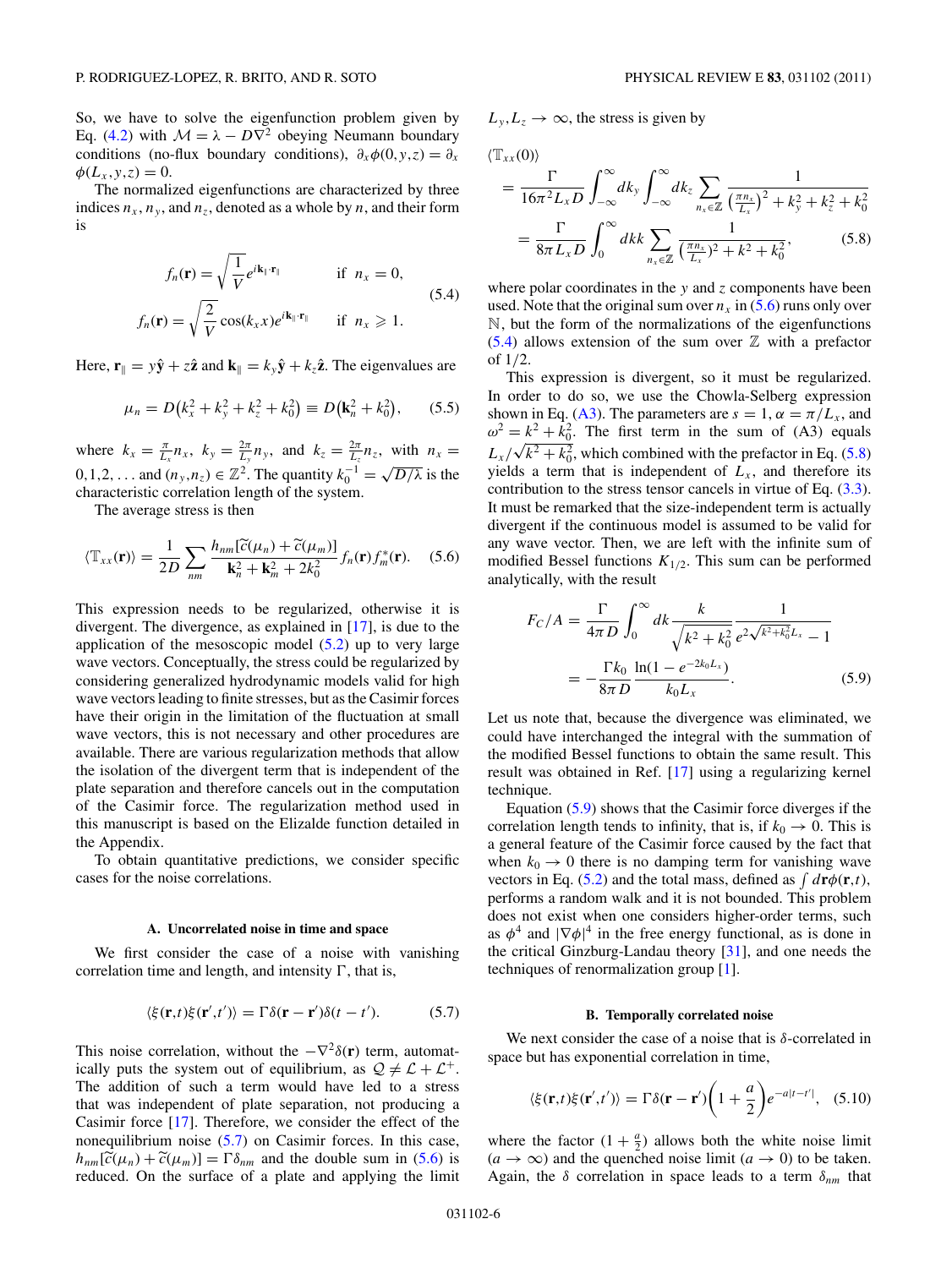<span id="page-6-0"></span>eliminates one summation in the stress at the plate, which is then given by

$$
\langle \mathbb{T}_{xx}(0) \rangle = \frac{\left(1 + \frac{a}{2}\right)\Gamma}{2V} \sum_{n} \frac{1}{\mu_n + a} \frac{1}{\mu_n}.\tag{5.11}
$$

If *a >* 0, we can factorize the quotient as

$$
\langle \mathbb{T}_{xx}(0) \rangle = \frac{\left(1 + \frac{a}{2}\right)\Gamma}{2aV} \sum_{n} \left[\frac{1}{\mu_n} - \frac{1}{\mu_n + a}\right], \quad (5.12)
$$

with  $\mu_n = k_x^2 + k_y^2 + k_z^2 + k_0^2$  as before. We note that this stress is the difference between the Casimir stress of two systems with a white temporal noise (5.8) of intensity  $(1 + a)\Gamma/a$ , the first one with  $k_0^2 = \frac{\lambda}{D}$  and the second one with  $k_1^2 = \frac{\lambda}{D} + \frac{a}{D}$ . Then, the stress on the plate is

$$
\langle \mathbb{T}_{xx}(0) \rangle = -\frac{\Gamma(1+\frac{a}{2})}{4a\pi D L_x} \ln\left(\frac{1-e^{-2k_0 L_x}}{1-e^{-2k_1 L_x}}\right). \tag{5.13}
$$

The Casimir force per unit surface on the plate is given just by this expression, because the stress on the unbounded side vanishes [as shown by taking the limit  $L_x \to \infty$  in Eq. (5.13)]. Finally, we can reobtain the white noise limit if  $a \to \infty$ .

The case  $a \rightarrow 0$  corresponds to the quenched limit, where static sources of noise are randomly distributed in space. The average normal stress at the wall is

$$
\langle \mathbb{T}_{xx}(0) \rangle = \frac{\Gamma}{2V} \sum_{n} \frac{1}{\mu_n^2}.
$$
 (5.14)

Taking the limit  $L_y, L_z \rightarrow \infty$  and using polar coordinates,

$$
\langle \mathbb{T}_{xx}(0) \rangle = \frac{\Gamma}{4\pi L_x D^2} \int_0^\infty dk \, k \sum_{n_x \in \mathbb{Z}} \times \left[ \left( \frac{\pi n_x}{L_x} \right)^2 + k^2 + k_0^2 \right]^{-2} . \tag{5.15}
$$

Although this expression is finite and does not require a regularization procedure, the size-independent contribution can be eliminated using the same regularization procedure as before, using Eq.  $(A3)$  with  $s = 2$ . The result is

$$
F_C/A = \frac{\Gamma}{4\pi D^2} \int_0^\infty dk \frac{k}{\omega^3} \frac{e^{2\omega L_x} (2\omega L_x + 1) - 1}{(e^{2\omega L_x} - 1)^2}, \quad (5.16)
$$

where  $\omega = \sqrt{k^2 + k_0^2}$ . After carrying out the integral, we obtain

$$
F_C/A = \frac{\Gamma}{4\pi D^2 k_0} \frac{1}{e^{2k_0 L_x} - 1}.
$$
 (5.17)

We remark that this system is not dynamically fluctuating, because the noise is quenched and the transients have been eliminated. Nevertheless, it creates a Casimir force whose origin is the same as previously considered in the sense that the presence of the second plate limits the spectrum of possible fluctuations, and therefore the renormalized stresses on the two sides of the plate are different.

### **C. Maximally spatially correlated noise**

As a final case, we consider the situation in which the medium is perturbed externally by a spatially homogeneous noise, with vanishing correlation time. This could be the case when a rapidly fluctuating external field is applied to the medium:

$$
\langle \xi(\mathbf{r},t)\xi(\mathbf{r}',t')\rangle = \Gamma \delta(t-t'). \tag{5.18}
$$

Applying the same computation procedure as in the other cases, the average local stress on each side of the plates is

$$
\langle \mathbb{T}_{xx}(0) \rangle = \frac{\Gamma}{2D} \frac{1}{2k_0^2} = \frac{\Gamma}{4\lambda},\tag{5.19}
$$

which is independent of the plate separation. Therefore, the Casimir force vanishes in this case.

# **VI. LIQUID CRYSTALS**

The existence of Casimir forces in liquid crystals has been known for some time now [\[40\]](#page-11-0). In this section we apply the formalism presented in Sec.  $\Pi$  to a nematic crystal, obtaining the known Casimir force for an equilibrium situation, and expressions for the force for some nonequilibrium conditions. The free energy functional of a nematic liquid crystal [\[41\]](#page-11-0) can be written in terms of a planar field *φ* as

$$
F = \int d\mathbf{r} \left[ \frac{\kappa_1}{2} \phi^2 + \frac{\kappa_2}{2} (\nabla \phi)^2 \right],\tag{6.1}
$$

where we have assumed that the director vector is written in terms of the field  $\phi$  as  $\hat{n} = (\sin \phi, 0, \cos \phi)$ , together with the one-constant approximation (proportional to  $\kappa_2$ ). The first term in Eq. (6.1) comes from a magnetic field directed along the *z* axis, whose intensity is absorbed into  $\kappa_1$ .

The simplest dynamical model is obtained with a single relaxational transport coefficient, with the Onsager operator  $\mathcal{L} = \lambda$ , leading to

$$
\frac{\partial \phi}{\partial t} = -\lambda \kappa_1 \phi + \lambda \kappa_2 \nabla^2 \phi + \xi, \qquad (6.2)
$$

which is identical in form to  $(5.2)$ , but with three main differences: the form of the fluctuation–dissipation relation to be in equilibrium, the stress tensor, and the possible boundary conditions that produce Casimir forces. Fluctuationdissipation is realized, according to Sec.  $II$ , if the noise satisfies

$$
\langle \xi(\mathbf{r},t)\xi(\mathbf{r}',t')\rangle = 2k_B T \lambda \delta(\mathbf{r}-\mathbf{r}')\delta(t-t'),\tag{6.3}
$$

that is, is purely nonconservative.

Due to the presence of the gradient terms in the free energy functional  $(6.1)$ , the stress tensor is not isotropic, and therefore even in equilibrium Casimir forces can appear. Using Eq. (3.1) the *xx* component of the stress tensor is

$$
\mathbb{T}_{xx} = \frac{\kappa_1}{2}\phi^2 + \frac{\kappa_2}{2}\left(\frac{\partial\phi}{\partial y}\right)^2 + \frac{\kappa_2}{2}\left(\frac{\partial\phi}{\partial z}\right)^2 - \frac{\kappa_2}{2}\left(\frac{\partial\phi}{\partial x}\right)^2. \tag{6.4}
$$

It is then possible to develop Casimir forces by imposing either Dirichlet or Neumann boundary conditions. Dirichlet boundary conditions are equivalent to the strong anchoring conditions, that is,  $\phi = 0$  over the surfaces, and will be the case studied here. Casimir forces with Neumann boundary conditions can be easily extracted from the Dirichlet ones.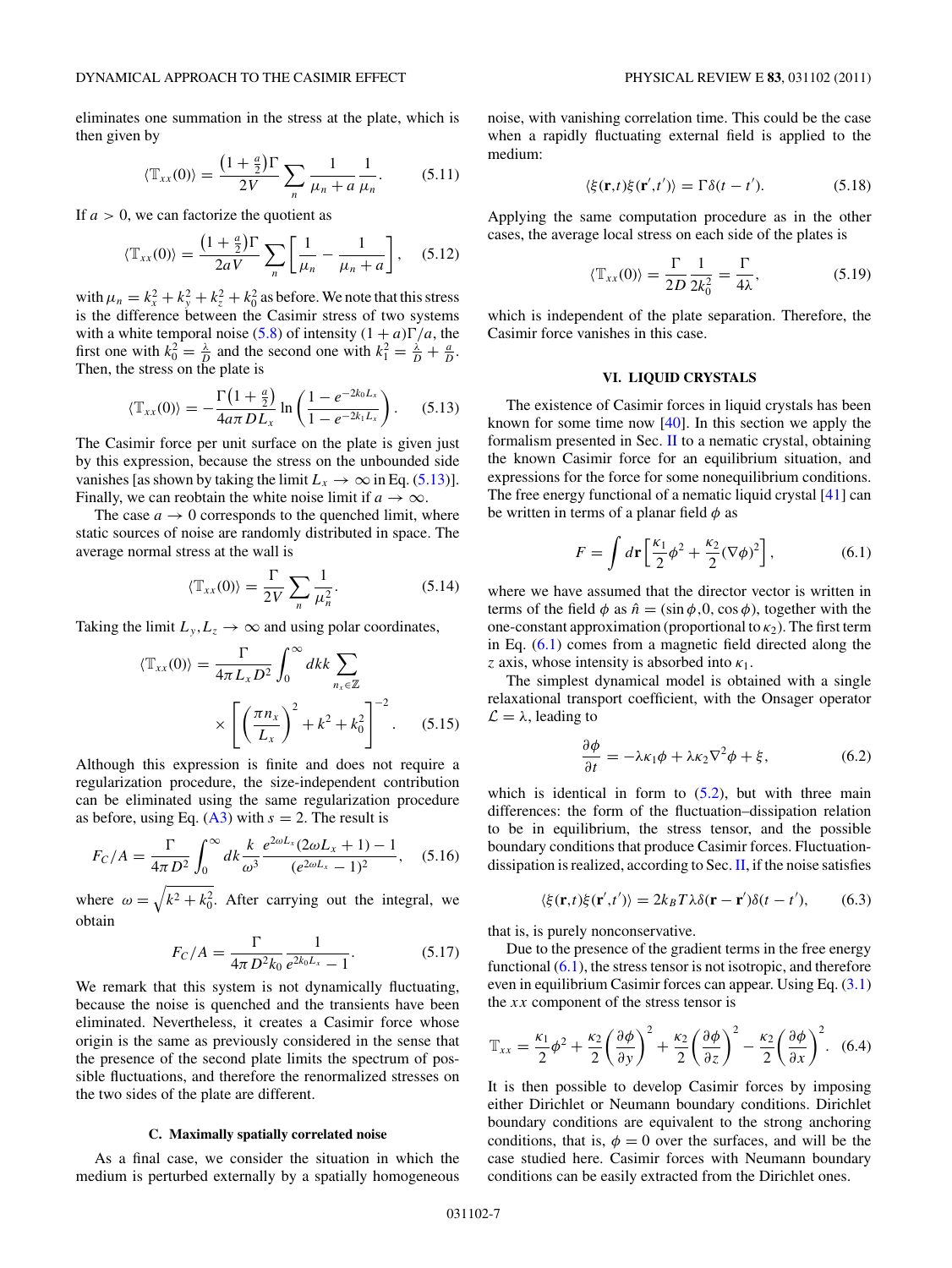In this case of Dirichlet boundary conditions, the eigenfunctions of the operator  $\mathcal{M} = \lambda[\kappa_1 - \kappa_2 \nabla^2]$  are given by  $f_n(\mathbf{r}) = \sqrt{\frac{2}{V}} \sin(k_x x) e^{i\mathbf{k}_\parallel \cdot \mathbf{r}_\parallel}$ , with eigenvalues

$$
\mu_n = \lambda \kappa_2 (k_x^2 + k_y^2 + k_z^2 + k_0^2), \tag{6.5}
$$

where  $k_x = \frac{\pi}{L_x} n_x$ ,  $k_y = \frac{2\pi}{L_y} n_y$ ,  $k_z = \frac{2\pi}{L_z} n_z$ , and  $k_0 = \sqrt{\frac{k_1}{k_2}}$ , with indices  $n_x \in \mathbb{N}$  and  $(n_y, n_z) \in \mathbb{Z}^2$ .

Because of the boundary conditions, the *xx* component of the stress tensor at the plates is simply given by

$$
\mathbb{T}_{xx}(0) = -\frac{\kappa_2}{2} \left(\frac{\partial \phi}{\partial x}\right)^2.
$$
 (6.6)

As in the case of the reaction-diffusion system, we will consider different types of noise correlations that, as will be shown below, produce Casimir forces of different character.

### **A. Uncorrelated noise in time and space**

We consider an uncorrelated noise as described by  $(5.7)$ . This case can be considered as in equilibrium with a temperature given by  $\Gamma = 2k_B T \lambda$ . Again the double sum in Eq. (4.14) can be reduced, and the stress tensor on the surface of a plate is given by

$$
\langle \mathbb{T}_{xx}(0) \rangle = -\frac{\Gamma}{2V\lambda} \sum_{n} \frac{k_x^2}{k_x^2 + k_y^2 + k_z^2 + k_0^2}.
$$
 (6.7)

Applying the limit  $L_y, L_z \rightarrow \infty$ , we obtain

$$
\langle \mathbb{T}_{xx}(0) \rangle = \frac{-\Gamma}{16\pi^2 L_x \lambda} \int_{-\infty}^{\infty} dk_y \int_{-\infty}^{\infty} dk_z
$$

$$
\times \sum_{n_x \in \mathbb{Z}} \frac{\left(\frac{\pi n_x}{L_x}\right)^2}{\left(\frac{\pi n_x}{L_x}\right)^2 + k_y^2 + k_z^2 + k_0^2}.
$$
(6.8)

Using polar coordinates and regularizing the resulting expression using Eqs. [\(A6\)](#page-10-0) and [\(A3\)](#page-10-0) with  $s = 1$ ,

$$
F_C/A = \frac{\Gamma}{4\pi\lambda} \int_0^\infty dk \frac{\sqrt{k^2 + k_0^2}}{e^{2\sqrt{k^2 + k_0^2}L_x} - 1}
$$
(6.9)

$$
= \frac{\Gamma}{16\pi\lambda L_x^3} \left[ \text{Li}_3(e^{-2k_0L_x}) + 2k_0L_x \text{Li}_2(e^{-2k_0L_x}) + 2k_0^2L_x^2 \text{Li}_1(e^{-2k_0L_x}) \right],
$$
(6.10)

where  $Li_s(z) = \sum_{n=1}^{\infty} \frac{z^n}{n^s}$  is the polylogarithm function. At distances long compared with the correlation length, that is,  $L_x \gg k_0^{-1}$ , the force decays as

$$
F_C/A = \frac{\Gamma k_0^2}{8\pi\lambda L_x} e^{-2k_0 L_x}.
$$
 (6.11)

In the opposite limit, when the plates are at a distance much smaller than the correlation length, or  $L_x \ll k_0^{-1}$ , the force is

$$
F_C/A = \frac{\Gamma}{16\pi\lambda} \frac{\zeta(3)}{L_x^3}.
$$
 (6.12)

This result has already been obtained in the context of liquid crystals in [\[16\]](#page-10-0) if we use the fluctuation-dissipation theorem. It is also the high-temperature limit of the electromagnetic Casimir force between two perfect metal plates [\[6\]](#page-10-0) (described by Dirichlet boundary conditions), and by using the classical limit of the fluctuation-dissipation theorem.

### **B. Temporally correlated noise**

We consider the temporally correlated noise described in Eq. (5.10). By using the eigenfunctions of the Dirichlet problem, the stress tensor over a plate takes the value

$$
\langle \mathbb{T}_{xx}(0) \rangle = -\frac{\kappa_2 \Gamma(1+\frac{a}{2})}{V} \sum_n \frac{1}{\mu_n + a} \frac{k_x^2}{\mu_n}.
$$
 (6.13)

For any  $a \neq 0$ , the same factorization method as used in Sec. VB can be used, leading to a Casimir force per unit surface equal to

$$
F_C/A = \frac{\left(1 + \frac{a}{2}\right)\Gamma}{8\pi a\lambda L_x^3} \left[Li_3(e^{-2k_0L_x}) + 2k_0L_xLi_2(e^{-2k_0L_x})\right. \left. + 2k_0^2L_x^2Li_1(e^{-2k_0L_x}) - Li_3(e^{-2k_1L_x})\right. \left. - 2k_1L_xLi_2(e^{-2k_1L_x}) - 2k_1^2L_x^2Li_1(e^{-2k_1L_x})\right], \quad (6.14)
$$

where  $k_0^2 = \frac{k_1}{k_2}$  and  $k_1^2 = \frac{k_1}{k_2} + \frac{a}{\lambda k_2}$ . In the limit of infinite correlation length we have  $k_0 \to 0$  and  $k_1 \to \sqrt{\frac{a}{\lambda \kappa_2}}$ , from which we obtain

$$
F_C/A = \frac{\left(1 + \frac{a}{2}\right)\Gamma}{8\pi a\lambda L_x^3} \left[\zeta(3) - \text{Li}_3(e^{-2k_1L_x})\right] - 2k_1L_x\text{Li}_2(e^{-2k_1L_x}) - 2k_1^2L_x^2\text{Li}_1(e^{-2k_1L_x})\right].\tag{6.15}
$$

The presented result should be compared with [\[10\]](#page-10-0), where the same system was studied, but a different answer was given [\[42\]](#page-11-0). At long distances the force decays as in the case of white noise (6.12) with a prefactor  $(1 + \frac{a}{2})/a$ .

For  $a \to 0$ , we obtain the quenched limit of the stress tensor at the plates

$$
\langle \mathbb{T}_{xx}(0) \rangle = \frac{-\Gamma}{4\pi\lambda^2 \kappa_2 L_x} \int_0^\infty dk \sum_{n_x \in \mathbb{Z}} \frac{\left(\frac{n_x \pi}{L_x}\right)^2}{\left[\left(\frac{n_x \pi}{L_x}\right)^2 + k^2 + k_0^2\right]^2}.
$$
\n(6.16)

This expression is regularized using Eqs.  $(A6)$  and  $(A3)$  with  $s = 2$ , resulting in

$$
F_C/A = \frac{\Gamma}{4\pi\lambda^2\kappa_2} \int_0^\infty dk \frac{k}{\omega} \frac{(1 - e^{2\omega L_x} + 2\omega L_x e^{2\omega L_x})}{(e^{2\omega L_x} - 1)^2},\tag{6.17}
$$

where  $\omega = \sqrt{k^2 + k_0^2}$ . This integral can be carried out to obtain the Casimir force as

$$
F_C/A = \frac{\Gamma}{4\pi\lambda^2\kappa_2 L_x} \frac{k_0 L_x}{e^{2k_0 L_x} - 1}.
$$
 (6.18)

In the limit of infinite correlation length we have

$$
F_C/A = \frac{\Gamma}{8\pi\lambda^2 \kappa_2 L_x},\tag{6.19}
$$

and in the limit of small correlation length  $(k_0 L_x \gg 1)$  we obtain

$$
F_C/A = \frac{\Gamma k_0}{4\pi\lambda^2 \kappa_2} e^{-2k_0 L_x}.
$$
 (6.20)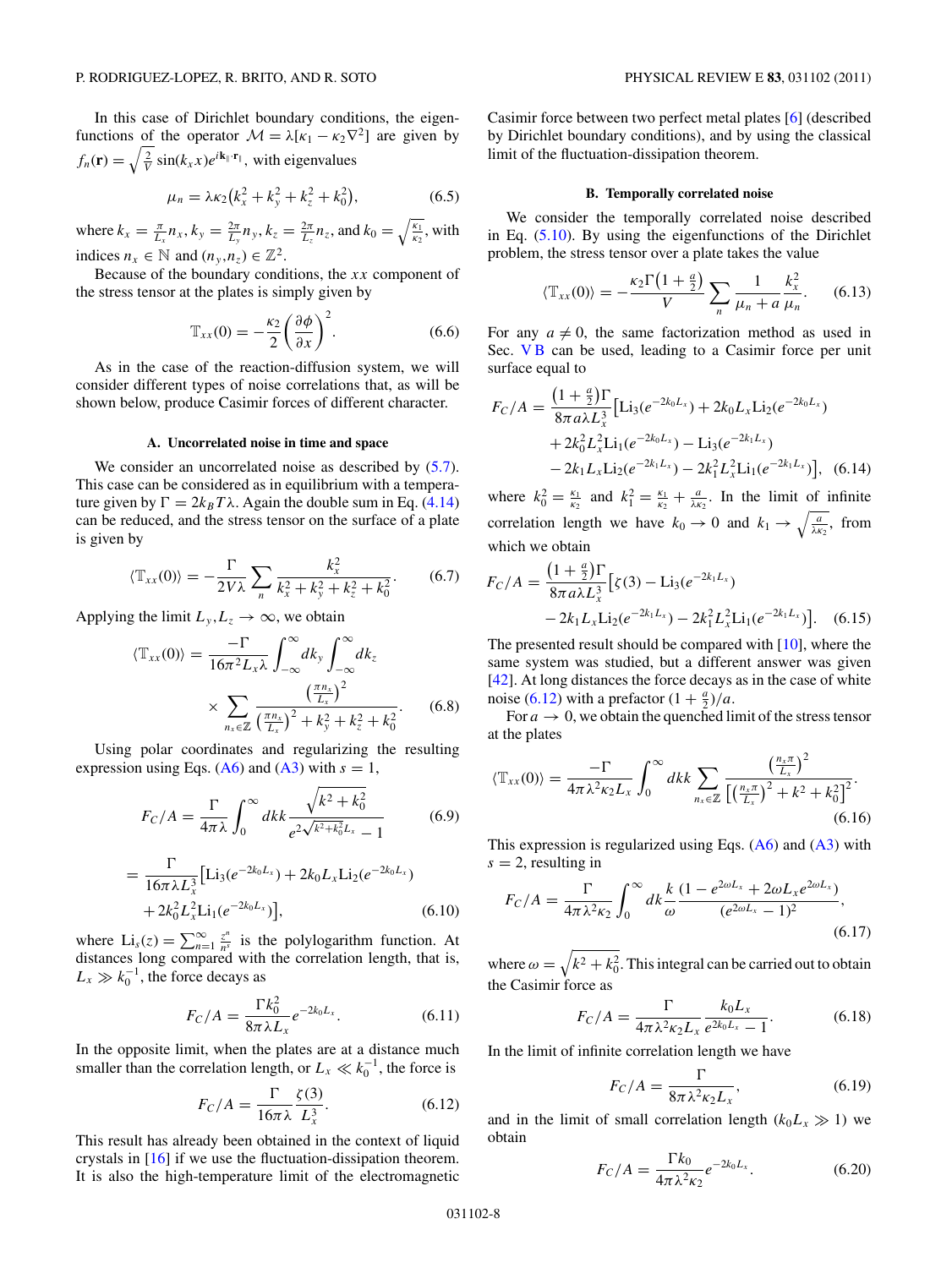## **C. Maximally spatially correlated noise**

<span id="page-8-0"></span>As a final case we consider a noise that is rapidly fluctuating in time but that is homogeneous in space, described by the correlation  $(5.18)$ . In this case,  $h_{nm}$  is not diagonal but is given by

$$
h_{nm} = 2V\Gamma \frac{[1 - (-1)^{n_x}][1 - (-1)^{m_x}]}{\pi^2 n_x m_x} \delta_{n_y 0} \delta_{n_z 0} \delta_{m_y 0} \delta_{m_z 0}.
$$
\n(6.21)

The stress on the plates is then given by

$$
\langle \mathbb{T}_{xx}(0) \rangle = -\frac{2\Gamma}{\lambda \pi^2} \sum_{n_x, m_x = 1}^{\infty} \frac{[1 - (-1)^{n_x}][1 - (-1)^{m_x}]}{n_x^2 + m_x^2 + 2\left(\frac{k_0 L_x}{\pi}\right)^2}.
$$
 (6.22)

As in the double summation above only odd values of *n* and *m* are summed, it can be expressed in terms of the Elizalde *ζ* function over odd numbers, defined as

$$
Z_I(\alpha, \beta, \omega, s) = \sum_{n, m \in \mathbb{Z}} \frac{1}{[\alpha^2 (2n+1)^2 + \beta^2 (2m+1)^2 + \omega^2]^s},
$$
\n(6.23)

which can be written in terms of four Elizalde *ζ* functions. Using the asymptotic expansion of the Elizalde *ζ* functions given in Eq. [\(A2\)](#page-10-0) with  $p = 2$  and  $s = 1$ , the Casimir force can be expressed as an infinite sum of Bessel functions  $K_0(x)$  with different values of *x*. The divergent terms, given by the first term in Eq.  $(A2)$ , are independent of  $L<sub>x</sub>$ , so the final expression is finite and given by

$$
F_C/A = -\frac{\Gamma_{(n,m)\neq(0,0)}}{\lambda} \left[ \begin{array}{c} K_0(2\sqrt{2}k_0L_x\sqrt{n^2+m^2}) \\ -\frac{1}{2}K_0\left(2\sqrt{2}k_0L_x\sqrt{\frac{n^2}{4}+m^2}\right) \\ -\frac{1}{2}K_0\left(2\sqrt{2}k_0L_x\sqrt{n^2+\frac{m^2}{4}}\right) \\ +\frac{1}{4}K_0\left(2\sqrt{2}k_0L_x\sqrt{\frac{n^2}{4}+\frac{m^2}{4}}\right) \end{array} \right].
$$
\n(6.24)

Two limiting cases can be considered to clarify this result. First, in the limit of long distances  $k_0 L_x \gg 1$ , the Casimir force is given by

$$
F_C/A = \frac{\Gamma}{2\lambda} \sqrt{\frac{\sqrt{2}\pi}{k_0 L}} e^{-\sqrt{2}k_0 L}, \qquad (6.25)
$$

whereas in the opposite limit of long correlation length  $k_0L \ll$ 1, the result is

$$
F_C/A \propto -\frac{\Gamma}{\lambda} \log(k_0 L). \tag{6.26}
$$

In the limit of infinite correlation length this result diverges.

## **VII. TWO-FIELD SYSTEM**

In the two systems we have considered so far (reactiondiffusion and liquid crystals), the dynamics is described by a Hermitian operator and therefore the potential of the method described herein is not fully evident. In this section, we build a more complex system, described by a model with

two fields (which could be temperature and concentration, for example) coupled in a nonsymmetric way. For simplicity and to be concrete we will consider that the fields  $\psi_1$  and  $\psi_2$  are scalar, subject to Neumann boundary conditions, and with eigenfunctions described by the Fourier modes (5.4). In Fourier space, the dynamic equation is

$$
\frac{\partial}{\partial t} \begin{pmatrix} \psi_1 \\ \psi_2 \end{pmatrix} = - \begin{pmatrix} \alpha_{\mathbf{k}} & 0 \\ \beta_{\mathbf{k}} & \gamma_{\mathbf{k}} \end{pmatrix} \begin{pmatrix} \psi_1 \\ \psi_2 \end{pmatrix} + \begin{pmatrix} \xi_1 \\ \xi_2 \end{pmatrix}.
$$
 (7.1)

The noises are assumed to be white with different correlation intensities (allowing one of them to be set equal to zero later) and no cross correlation:

$$
\langle \xi_1(\mathbf{r},t)\xi_1(\mathbf{r}',t')\rangle = \Gamma_1 \delta(\mathbf{r}-\mathbf{r}')\delta(t-t'),
$$
  

$$
\langle \xi_2(\mathbf{r},t)\xi_2(\mathbf{r}',t')\rangle = \Gamma_2 \delta(\mathbf{r}-\mathbf{r}')\delta(t-t'),
$$
 (7.2)  

$$
\langle \xi_1(\mathbf{r},t)\xi_2(\mathbf{r}',t')\rangle = 0.
$$

Finally, the stress tensor is assumed to be isotropic, depending only on the fields as

$$
\mathbb{T}_{xx} = \kappa_1 \psi_1^2 + \kappa_2 \psi_2^2. \tag{7.3}
$$

As the dynamic matrix is non-Hermitian, the left and right eigenmodes are different, given by

$$
f_{1,\mathbf{k}}(\mathbf{r}) = \sqrt{\frac{2}{V}} \cos(k_x x) e^{i\mathbf{k}_{\parallel} \cdot \mathbf{r}_{\parallel}} \left(\frac{1}{\frac{\beta_{\mathbf{k}}}{\alpha_{\mathbf{k}} - \gamma_{\mathbf{k}}}}\right),
$$
  
\n
$$
f_{2,\mathbf{k}}(\mathbf{r}) = \sqrt{\frac{2}{V}} \cos(k_x x) e^{i\mathbf{k}_{\parallel} \cdot \mathbf{r}_{\parallel}} \left(\frac{0}{1}\right),
$$
  
\n
$$
g_{1,\mathbf{k}}(\mathbf{r}) = \sqrt{\frac{2}{V}} \cos(k_x x) e^{i\mathbf{k}_{\parallel} \cdot \mathbf{r}_{\parallel}} \left(\frac{1}{0}\right),
$$
  
\n
$$
g_{2,\mathbf{k}}(\mathbf{r}) = \sqrt{\frac{2}{V}} \cos(k_x x) e^{i\mathbf{k}_{\parallel} \cdot \mathbf{r}_{\parallel}} \left(\frac{-\frac{\beta_{\mathbf{k}}}{\alpha_{\mathbf{k}} - \gamma_{\mathbf{k}}}}{1}\right)
$$
 (7.4)

with eigenvalues

$$
\mu_{1,k} = \alpha_k, \quad \mu_{2,k} = \gamma_k. \tag{7.5}
$$

Using these eigenmodes, the different elements needed to compute the Casimir pressure are

$$
h_{i\mathbf{k},j\mathbf{q}} = \delta_{\mathbf{kq}} \begin{pmatrix} \Gamma_1 & -\Gamma_1 \frac{\beta_{\mathbf{k}}}{\alpha_{\mathbf{k}} - \gamma_{\mathbf{k}}} \\ -\Gamma_1 \frac{\beta_{\mathbf{k}}}{\alpha_{\mathbf{k}} - \gamma_{\mathbf{k}}} & \Gamma_2 - \Gamma_1^2 \frac{\beta_{\mathbf{k}}^2}{(\alpha_{\mathbf{k}} - \gamma_{\mathbf{k}})^2} \end{pmatrix},
$$

$$
T_{i\mathbf{k},j\mathbf{q}} = \delta_{\mathbf{kq}} \begin{pmatrix} \kappa_1 + \kappa_2 \frac{\beta_{\mathbf{k}}^2}{(\alpha_{\mathbf{k}} - \gamma_{\mathbf{k}})^2} & \kappa_2 \frac{\beta_{\mathbf{k}}}{\alpha_{\mathbf{k}} - \gamma_{\mathbf{k}}} \\ \kappa_2 \frac{\beta_{\mathbf{k}}}{\alpha_{\mathbf{k}} - \gamma_{\mathbf{k}}} & \kappa_2 \end{pmatrix}.
$$
(7.6)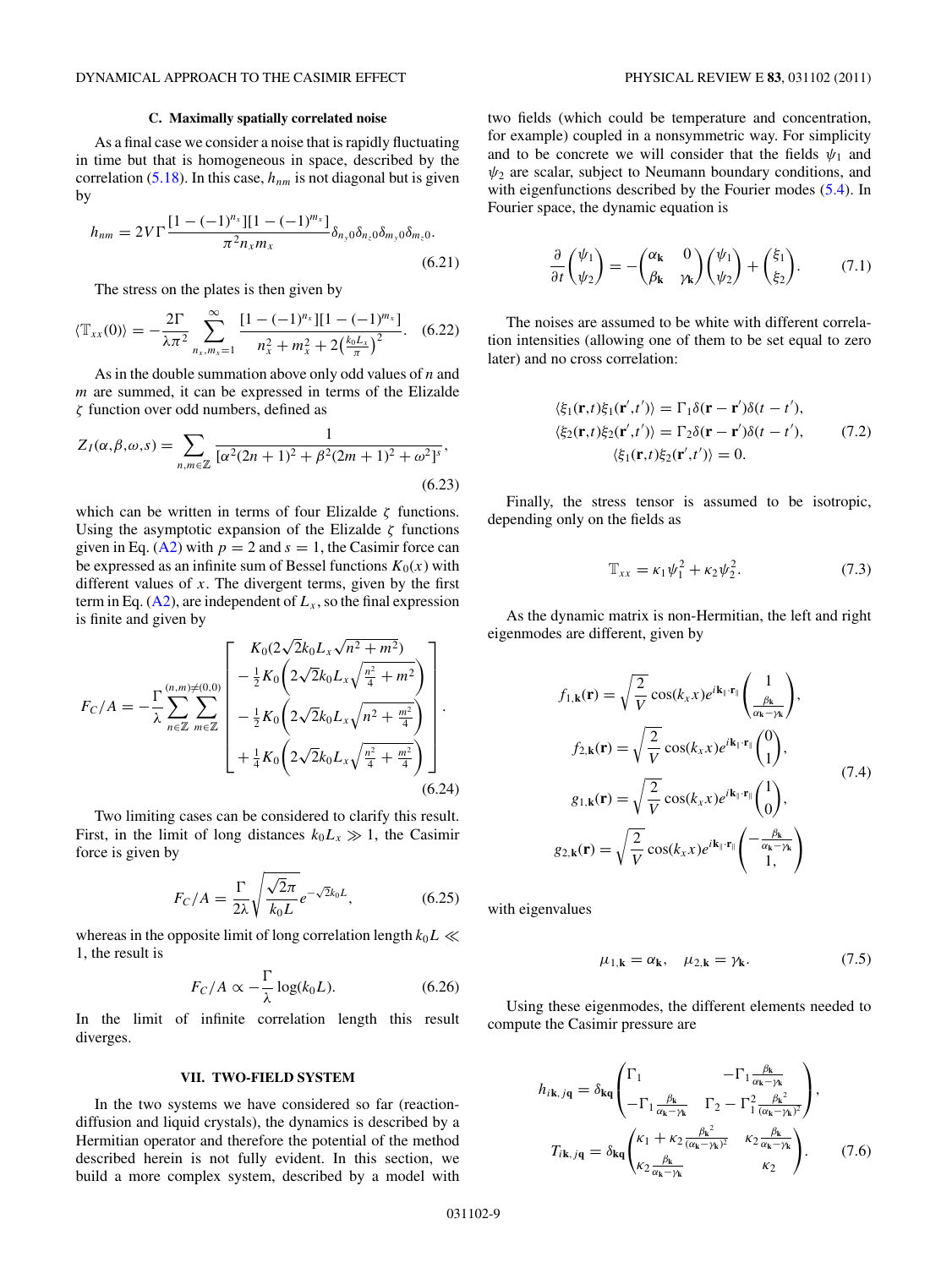After simple algebra, the stress tensor on the plates is obtained as

$$
\langle \mathbb{T}_{xx}(0) \rangle = \frac{2}{V} \sum_{\mathbf{k}} \left[ \frac{\Gamma_1(\kappa_1 + \kappa_2 \beta_{\mathbf{k}}^2/(\alpha_{\mathbf{k}} - \gamma_{\mathbf{k}})^2}{2\alpha_{\mathbf{k}}} \times \frac{2\Gamma_1 \kappa_2 \beta_{\mathbf{k}}^2/(\alpha_{\mathbf{k}} - \gamma_{\mathbf{k}})^2}{\alpha_{\mathbf{k}} + \gamma_{\mathbf{k}}} - \frac{(\Gamma_1 \beta_{\mathbf{k}}^2/(\alpha_{\mathbf{k}} - \gamma_{\mathbf{k}})^2 + \Gamma_2)\kappa_2}{2\gamma_{\mathbf{k}}} \right], \quad (7.7)
$$

which for specific models (that is, specific values of  $\alpha_k$ ,  $\beta_k$ , and *γ***k**) could be computed and regularized to obtain the Casimir force on the plates.

To show the kind of results that can be obtained we consider the simple reaction-diffusion two-field model  $\alpha_k = \lambda_1 + Dk^2$ ,  $\beta_{\mathbf{k}} = \lambda_{12}$ , and  $\gamma_{\mathbf{k}} = \lambda_2 + Dk^2$ , with noise intensities  $\Gamma_1 = \Gamma$ and  $\Gamma_2 = 0$  [\[43\]](#page-11-0), representing the system

$$
\frac{\partial \psi_1}{\partial t} = -\lambda_1 \psi_1 + D \nabla^2 \psi_1 + \xi,
$$
  
\n
$$
\frac{\partial \psi_2}{\partial t} = -\lambda_2 \psi_2 + D \nabla^2 \psi_2 - \lambda_{12} \psi_1.
$$
\n(7.8)

Furthermore, we assume that the stress only depends on  $\psi_2$ , that is,  $\mathbb{T}_{xx} = \kappa \psi_2^2$ . Therefore, any eventual Casimir force is produced by the fluctuations of the second field, which are produced by the coupling with the first field. The stress on the plates is finally

$$
\langle \mathbb{T}_{xx}(0) \rangle = \frac{\Gamma \kappa \lambda_{12}^2}{2V} \sum_{\mathbf{k}} [(\lambda_1 + Dk^2)(\lambda_2 + Dk^2) \times (\lambda_1 + \lambda_2 + 2Dk^2)]^{-1}.
$$

Assuming that  $\lambda_1 \neq \lambda_2$ , we can apply partial fraction decomposition to obtain

$$
\langle \mathbb{T}_{xx}(0) \rangle = \frac{\Gamma \kappa \lambda_{12}^2}{2DV(\lambda_1 - \lambda_2)^2} \times \sum_{\mathbf{k}} \left[ \frac{1}{k^2 + k_1^2} + \frac{1}{k^2 + k_2^2} - \frac{2}{k^2 + k_3^2} \right],
$$

 $\lambda_1^2 = \lambda_1/D, k_2^2 = \lambda_2/D, \text{ and } k_3^2 = (\lambda_1 + \lambda_2)/2D.$  Then, we can perform each infinite sum as in the case of scalar white noise to obtain the Casimir force as

$$
\langle \mathbb{T}_{xx}(0) \rangle = \frac{-\Gamma \kappa \lambda_{12}^2}{4\pi D L_x (\lambda_1 - \lambda_2)^2} \times \ln \left( \frac{(1 - e^{-2k_1 L_x})(1 - e^{-2k_2 L_x})}{(1 - e^{-2k_3 L_x})^2} \right).
$$

It is interesting to note that if  $\lambda_1 = 0$  and/or  $\lambda_2 = 0$ , this Casimir force diverges.

## **VIII. CONCLUSIONS**

In this paper, we have developed a formalism to study Casimir forces in classical systems out of equilibrium based on the stochastic dynamical equations of the system under study. The equilibrium case is recovered as a particular limit where the fluctuation-dissipation theorem is valid.

In particular, we study the interaction which appears between intrusions in a medium subject to any kind of noise. The study is restricted to additive noise and nonquantum systems; quantum cases and multiplicative noises are left for future work. The method only relies on the stochastic evolution equation of the field in the medium, and information about the interaction between the medium and the intrusions, as given by the boundary conditions of the fields at the surface of the bodies. No assumptions are made regarding any characteristic of the noise, which could be internal of external, thermal or induced, white or colored, and even non-Gaussian.

This formalism reduces to the classical thermal Casimir effect when the medium is subjected to an additive Gaussian white noise with autocorrelation amplitude  $Q = k_B T (L +$  $\mathcal{L}^+$ ) and its dynamics is described by a Hermitian operator, as shown in Eq.  $(4.13)$ .

We have obtained an exact formula for the Casimir force felt by a body (4.14), which shows how to derive the Casimir force for any geometrical configuration and noise.

Equation (4.14) is the fundamental result of this paper. It can be used to obtain the Casimir or fluctuation-induced forces for any equilibirum or nonequilibrium system, described by a noise that can be correlated or uncorrelated in space, colored or white temporal noise, as well as in any geometry. Moreover, as shown in Sec. [VII,](#page-8-0) non-Hermitian evolution equations can be considered as well, or even dynamical operators that explictly depend on time, so one can calculate time-dependent Casimir forces. It also provides an expression that allows the calculation of fluctuations of the Casimir forces. A further advantage of this formalism is that Eq.  $(4.14)$  can be used as a numerical tool to compute Casimir forces in realistic geometries: The eigenvalue problem can be solved numerically for a geometry of interest and put into Eq.  $(4.14)$  to carry out the summation to calculate the force. Some care, however, may be taken in order to avoid divergences. Finally, the formalism let us prove that the Casimir force is zero for an isotropic system in equilibrium, and generically nonzero for any other situation.

As applications, we have used the formula to obtain the force between parallel plates in different media (in a reactiondiffusion model and in liquid crystals) under the influence of different kinds of Gaussian noises, that is, white noise to recover the thermal case already studied in the literature, and noises with nonzero spatial or temporal correlation lengths, where different forces appears.

Finally we have shown an example of the evaluation of Casimir forces in a system with non-Hermitian evolution dynamics, which was an intractable problem until the development of the formalism presented herein.

### **ACKNOWLEDGMENTS**

This article has benefited from discussions with many colleagues: J. M. R. Parrondo, M. Clerc, N. van Kampen, O. Descalzi, F. Barra, A. Galindo, G. G. Alcaine, J. San Martín, and U. M. B. Marconi. P. R.-L. and R. B. are supported by the Spanish projects MOSAICO, UCM/PR34/07-15859, and MODELICO (Comunidad de Madrid). P. R.-L.'s research is also supported by a FPU MEC grant. The research is supported by Fondecyt Grants No. 1100100, No. 1070958, and No.7070301, and *Proyecto Anillo ACT 127*.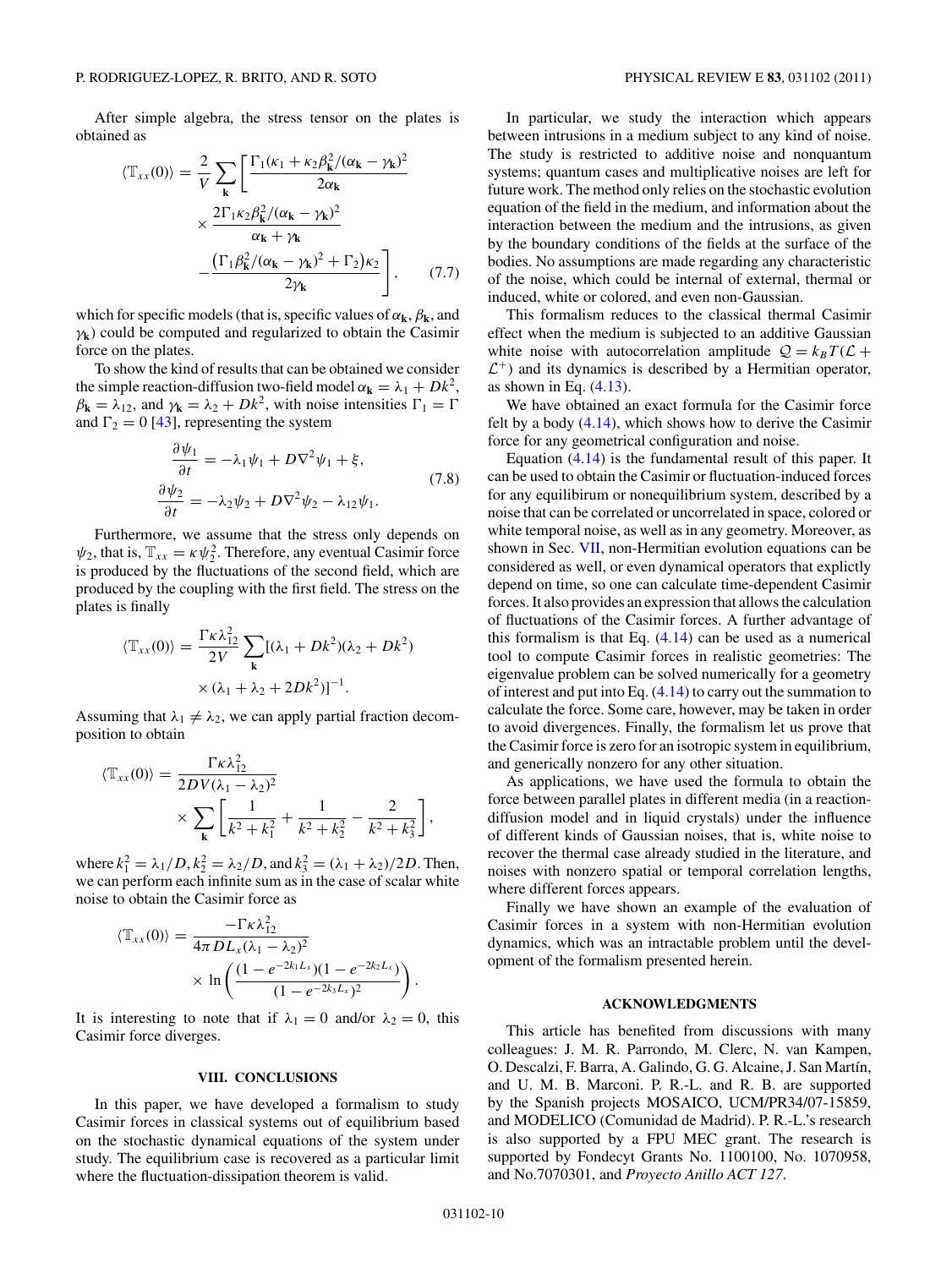## **APPENDIX: ELIZALDE** *ζ* **FUNCTION**

<span id="page-10-0"></span>The computation of the Casimir forces makes use of the asymptotic expansion of the Elizalde *ζ* function, which is defined as [\[44\]](#page-11-0)

$$
Z_p(s, a_i, \omega) = \sum_{\mathbf{n} \in \mathbb{Z}^p} \frac{1}{\left(\sum_{i=1}^p a_i^2 n_i^2 + \omega^2\right)^s}
$$
 (A1)

and admits the asymptotic expansion, valid for all complex *s*,

$$
Z_p(s, a_i, \omega) = \frac{\Gamma(\frac{p}{2})\Gamma(s - \frac{p}{2})}{\Gamma(s)\prod_{i=1}^p a_i} \omega^{p-2s}
$$
  
+ 
$$
\frac{2\pi^s \omega^{\frac{p}{2}-s}}{\Gamma(s)\prod_{i=1}^p a_i} \sum_{\mathbf{n} \in \mathbb{Z}^p - \{\vec{0}\}} \left[ \sum_{i=1}^p \left(\frac{n_i}{a_i}\right)^2 \right]^{\frac{2s-p}{4}}
$$
  
×  $K_{s-\frac{p}{2}} \left(2\pi \omega \sqrt{\sum_{i=1}^p \left(\frac{n_i}{a_i}\right)^2} \right),$  (A2)

where  $K_v(z)$  is the inhomogeneous Bessel function of the second kind or Macdonald function. When  $p = 2$ , this is called the Chowla-Selberg formula. We are mainly interested in the

- [1] M. Krech, *Casimir Effect in Critical Systems* (World Scientific, Singapore, 1994).
- [2] U. M. Bordag and V. Mostepanenko, [Phys. Rep.](http://dx.doi.org/10.1016/S0370-1573(01)00015-1) **353**, 1 (2001).
- [3] K. A. Milton, [J. Phys. A: Math. Gen.](http://dx.doi.org/10.1088/0305-4470/37/38/R01) **37**, R209 (2004).
- [4] S. K. Lamoreaux, [Rep. Prog. Phys.](http://dx.doi.org/10.1088/0034-4885/68/1/R04) **68**, 201 (2005).
- [5] M. Kardar and R. Golestanian, [Rev. Mod. Phys.](http://dx.doi.org/10.1103/RevModPhys.71.1233) **71**, 1233 (1999).
- [6] M. Bordag, G. L. Klimchitskaya, U. Mohideen, and V. M. Mostepanenko, *Advances in the Casimir Effect* (Oxford University Press, Oxford, United Kingdom, 2009).
- [7] H. B. G. Casimir, Proc. K. Ned. Akad. Wet. **51**, 793 (1948).
- [8] T. Emig, N. Graham, R. L. Jaffe, and M. Kardar, [Phys. Rev. Lett.](http://dx.doi.org/10.1103/PhysRevLett.99.170403) **99**[, 170403 \(2007\).](http://dx.doi.org/10.1103/PhysRevLett.99.170403)
- [9] J. L. Cardy, in *Introduction to Phase Transitions and Critical Phenomena*, edited by C. Domb and J. L. Lebowitz (Academic, New York, 1987), Vol. 11.
- [10] D. Bartolo, A. Ajdari, and J. B. Fournier, [Phys. Rev. E](http://dx.doi.org/10.1103/PhysRevE.67.061112) **67**, [061112 \(2003\).](http://dx.doi.org/10.1103/PhysRevE.67.061112)
- [11] M. Krech, Phys. Rev. E **56**[, 1642 \(1997\).](http://dx.doi.org/10.1103/PhysRevE.56.1642)
- [12] D. S. Dean and A. Gopinathan, [J. Stat. Mech. \(2009\) L08001.](http://dx.doi.org/10.1088/1742-5468/2009/08/L08001)
- [13] D. Bartolo, A. Ajdari, J.-B. Fournier, and R. Golestanian, *[Phys.](http://dx.doi.org/10.1103/PhysRevLett.89.230601)* Rev. Lett. **89**[, 230601 \(2002\).](http://dx.doi.org/10.1103/PhysRevLett.89.230601)
- [14] D. Dantchev and M. Krech, Phys. Rev. E **69**[, 046119 \(2004\).](http://dx.doi.org/10.1103/PhysRevE.69.046119)
- [15] A. Gambassi, [Eur. Phys. J. B](http://dx.doi.org/10.1140/epjb/e2008-00043-y) **64**, 379 (2008).
- [16] A. Ajdari, B. Duplantier, D. Hone, L. Pelity, and J. Prost, [J. Phys. II \(France\)](http://dx.doi.org/10.1051/jp2:1992145) **2**, 487 (1992).
- [17] R. Brito, U. Marini Bettolo Marconi, and R. Soto, [Phys. Rev.](http://dx.doi.org/10.1103/PhysRevE.76.011113) E **76**[, 011113 \(2007\);](http://dx.doi.org/10.1103/PhysRevE.76.011113) R. Brito, R. Soto, and U. Marini Bettolo Marconi, Gran. Matt. **10**[, 29 \(2007\).](http://dx.doi.org/10.1007/s10035-007-0056-0)
- [18] D. S. Dean and A. Gopinathan, Phys. Rev. E **81**[, 041126 \(2010\).](http://dx.doi.org/10.1103/PhysRevE.81.041126)
- [19] F. Sagués, J. M. Sancho, and J. García-Ojalvo, [Rev. Mod. Phys.](http://dx.doi.org/10.1103/RevModPhys.79.829) **79**[, 829 \(2007\).](http://dx.doi.org/10.1103/RevModPhys.79.829)
- [20] J. P. Gollub and J. F. Steinman, [Phys. Rev. Lett.](http://dx.doi.org/10.1103/PhysRevLett.45.551) **45**, 551 (1980).

case  $p = 1$  with  $\alpha > 0$ , for which

$$
Z_1(s,\alpha,\omega) = \sum_{n \in \mathbb{Z}} \frac{1}{(\alpha^2 n^2 + \omega^2)^s} = \frac{\Gamma(\frac{1}{2}) \Gamma(s - \frac{1}{2})}{\Gamma(s)\alpha} \omega^{1-2s} + \frac{4\pi^s}{\Gamma(s)\alpha} \sum_{n=1}^{\infty} \left(\frac{n}{\alpha\omega}\right)^{s - \frac{1}{2}} K_{s - \frac{1}{2}} \left(2\pi \omega \frac{n}{\alpha}\right). \quad (A3)
$$

When studying Casimir forces between plates with Dirichlet boundary conditions, the following series needs to be computed:

$$
Y_1(s,\alpha,\omega) = \sum_{n \in \mathbb{Z}} \frac{\alpha^2 n^2}{(\alpha^2 n^2 + \omega^2)^s}.
$$
 (A4)

It is straightforward to obtain

$$
\sum_{n\in\mathbb{Z}}\frac{\alpha^2n^2}{(\alpha^2n^2+\omega^2)^s} = \sum_{n\in\mathbb{Z}}\frac{1}{(\alpha^2n^2+\omega^2)^{s-1}}
$$

$$
-\omega^2\sum_{n\in\mathbb{Z}}\frac{1}{(\alpha^2n^2+\omega^2)^s},\quad\text{(A5)}
$$

and therefore

$$
Y_1(s, \alpha, \omega) = Z_1(s - 1, \alpha, \omega) - \omega^2 Z_1(s, \alpha, \omega). \tag{A6}
$$

- [21] C. Cattuto, R. Brito, U. Marini, Bettolo Marconi, F. Nori, and R. Soto, Phys. Rev. Lett. **96**[, 178001 \(2006\).](http://dx.doi.org/10.1103/PhysRevLett.96.178001)
- [22] H. R. Brand, S. Kai, and S. Wakabayashi, [Phys. Rev. Lett.](http://dx.doi.org/10.1103/PhysRevLett.54.555) **54**, [555 \(1985\).](http://dx.doi.org/10.1103/PhysRevLett.54.555)
- [23] L. Kuhnert, K. I. Agladze, and V. I. Krinsky, [Nature](http://dx.doi.org/10.1038/337244a0) **337**, 244 [\(1989\).](http://dx.doi.org/10.1038/337244a0)
- [24] A. Najafi and R. Golestanian, [Europhys. Lett.](http://dx.doi.org/10.1209/epl/i2004-10275-5) **68**, 776 (2004).
- [25] C. Gardiner, *Handbook of Stochastic Methods*, Springer Series in Synergetics (Springer-Verlag, Berlin, Heidelberg, New York, 2004).
- [26] R. Zwanzig, *Nonequilibrium Statistical Mechanics* (Oxford University Press, Oxford, United Kingdom, 2001).
- [27] S. R. de Groot and P. Mazur, *Non-Equilibrium Thermodynamics* (Dover, New York, 1984).
- [28] N. G. van Kampen, *Stochastic Processes in Physics and Chemistry* (North Holland, Amsterdam, 2007).
- [29] H. Risken, *The Fokker-Planck Equation: Methods of Solutions and Applications*, Springer Series in Synergetics (Springer-Verlag, Berlin, Heidelberg, New York, 1996).
- [30] J. García-Ojalvo and J. M. Sancho, *Noise in Spatially Extended Systems* (Springer-Verlag, New York, 1999).
- [31] P. C. Hohenberg and B. I. Halperin, [Rev. Mod. Phys.](http://dx.doi.org/10.1103/RevModPhys.49.435) **49**, 435 [\(1977\).](http://dx.doi.org/10.1103/RevModPhys.49.435)
- [32] For instance the two local energy functions  $\mathcal{F}_1 = |\nabla \phi|^2/2$  and  $\mathcal{F}_2 = -\phi \Delta \phi / 2$  yield the same energy functional *F* and the same  $\mathcal G$  operator:  $\mathcal G = \Delta$ .
- [33] R. Kubo, M. Toda, and N. Hashitsume, *Statistical Physics II, Nonequilibrium Statistical Mechanics* (Springer-Verlag, Berlin, Heidelberg, New York, 1998).
- [34] R. A. Horn and C. R. Johnson, *Topics in Matrix Analysis*, theorem 2.4.15 (Cambridge University Press, Cambridge, United Kingdom, 1994).